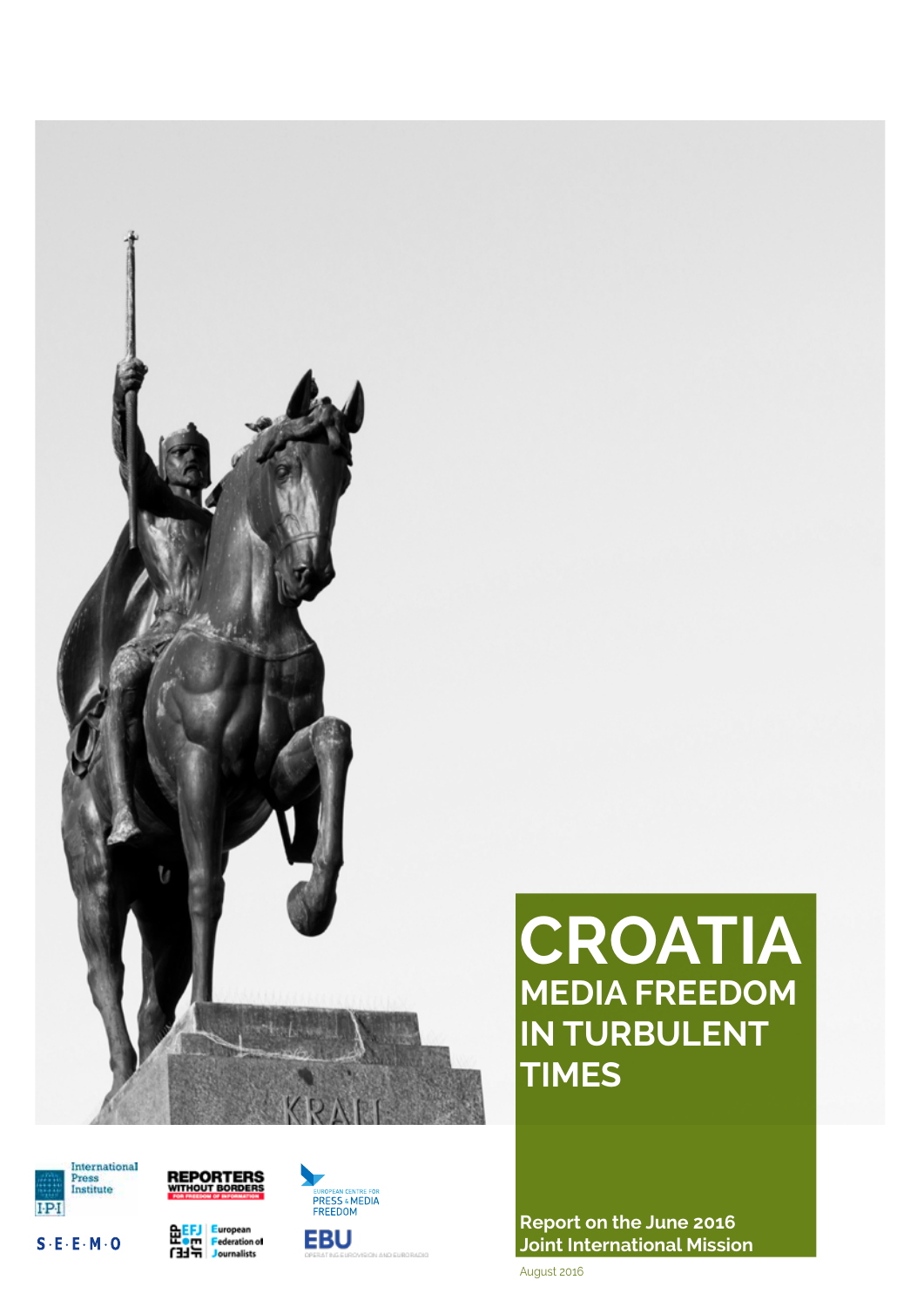# **Croatia: Media Freedom in Turbulent Times**

Report on the June 2016 Joint International Mission August 2016

#### Report Author:

Scott Griffen, Director of Press Freedom Progammes, International Press Institute (IPI)

#### Participating Organisations:

South East Europe Media Organisation (SEEMO) European Broadcasting Union (EBU) European Federation of Journalists (EFJ) European Centre for Press and Media Freedom (ECPMF) International Press Institute (IPI) Reporters Without Borders - Austria (RSF)

#### Mission Observer:

Office of the OSCE Representative on Freedom of the Media

Layout:

Andreas Lamm – ECPMF















This work is licensed under a Creative Commons Attribution-NonCommercial 4.0 International License.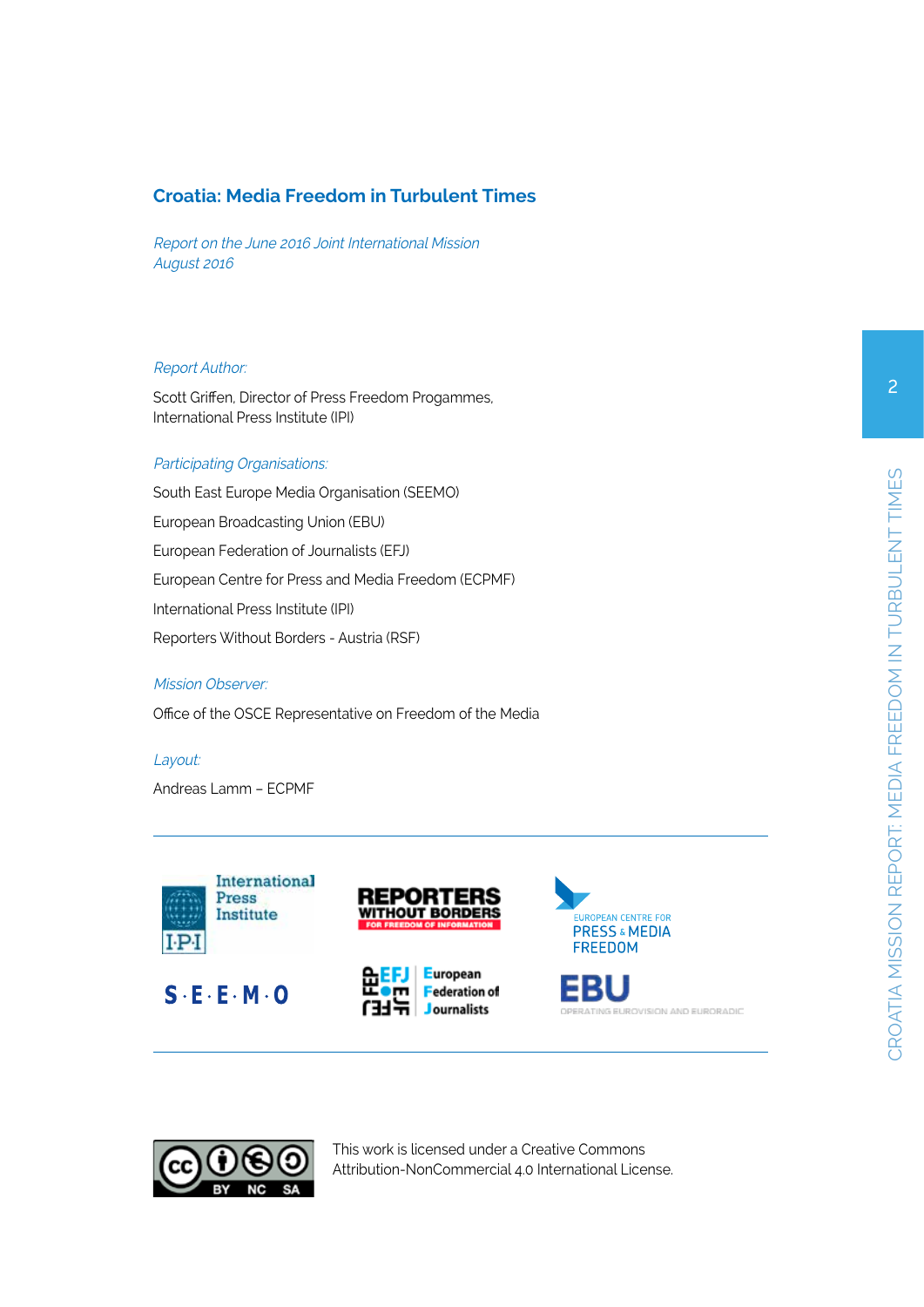# **ABOUT THIS REPORT**

This report summarises the findings of a June 21-23, 2016 international media freedom mission to Croatia led by the South East Europe Media Organisation (SEEMO) and including representatives from the European Broadcasting Union (EBU), the European Federation of Journalists (EFJ), the European Centre for Press and Media Freedom (ECPMF), the International Press Institute (IPI) and the Austrian section of Reporters Without Borders (RSF). The Office of the Representative on Freedom of the Media of the OSCE joined the mission as an observer.



Members of the Croatia freedom mission met the President of Croatia Kolinda Grabar Kitarović (left to right - Jane Whyatt, ECPMF; Scott Griffen, IPI; Oliver Vujovic, SEEMO; Kolinda Grabar Kitarović, President of Croatia; Rubina Moehring, RSF; Renate Schroeder, EFJ; Deniz Yazici, OSCE; Boris Bergant, EBU)

Over the course of the mission, delegates held more than two dozen meetings with journalists, editors, government officials – including Croatian President Kolinda Grabar-Kitarović – and representatives from journalist organisations and civil society groups to evaluate issues related to media freedom and media independence in the European Union's newest member state.

#### Abbreviations used in this report:

| FMC.        | Flectronic Media Council                           |
|-------------|----------------------------------------------------|
| HDZ         | Croatian Democratic Union (political party)        |
| <b>HND</b>  | Croatian Journalists' Association                  |
| <b>HNiP</b> | Association of Croatian Journalists and Publishers |
| <b>HRT</b>  | Croatian Radiotelevision (public broadcaster)      |
| SDP         | Social Democratic Party                            |

#### Note on descriptions of government ministers:

In June 2016 (shortly before the mission), the Croatian government collapsed, ending a coalition between the HDZ and Most parties. However, ministers in this coalition continue to serve as part of a 'technical', or acting' government until the next parliamentary elections in September 2016. For simplicity, this report refers to ministers in the recent HDZ-Most coalition simply as "Minister" without the attributes "Then" or "Acting".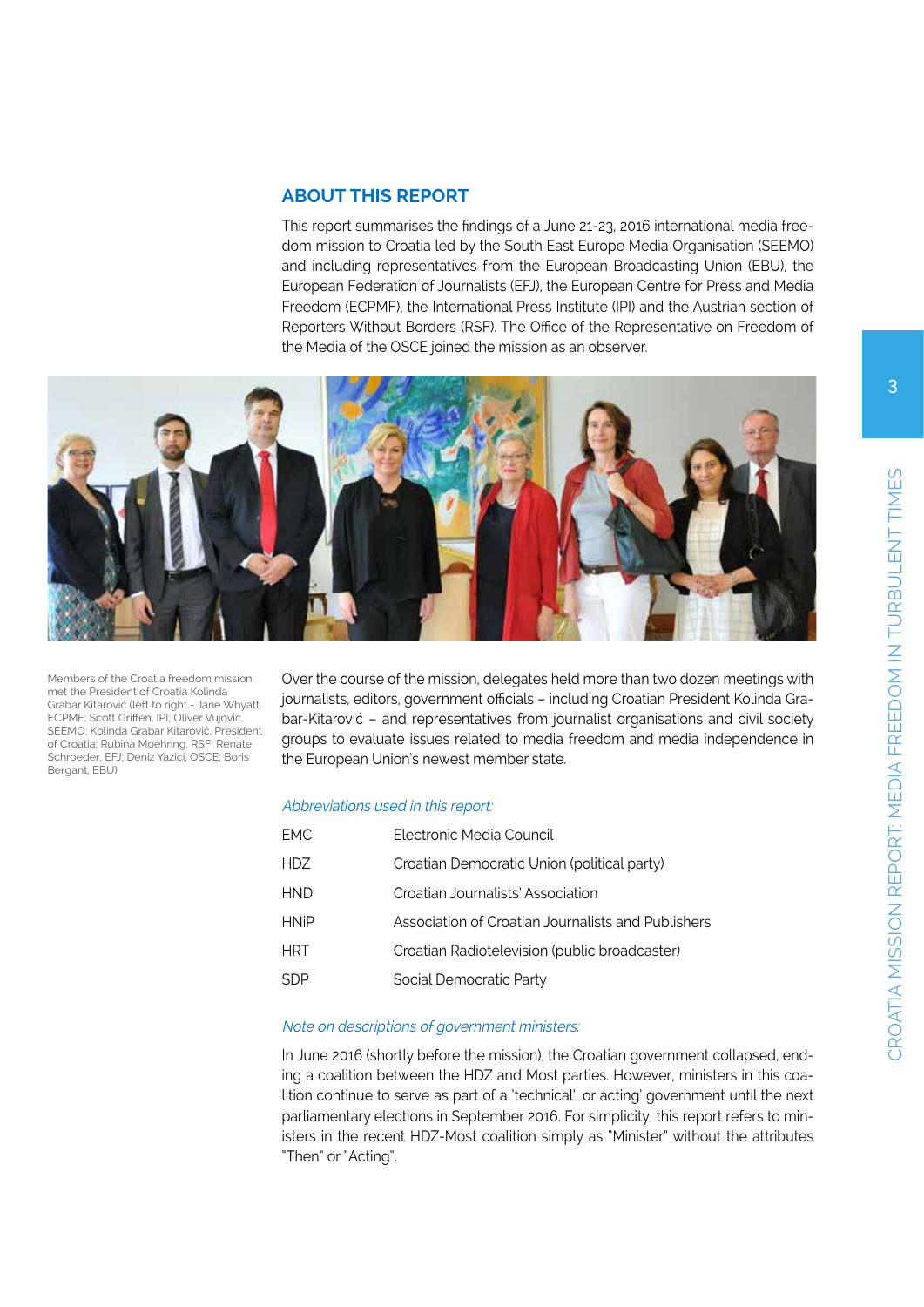# **BACKGROUND**

#### Preceding events

The delegation arrived in Zagreb at a time of significant political turmoil. On November 8, 2015, Croatia held a parliamentary election in which coalitions led by the country's two main political parties, the Croatian Democratic Union (HDZ) and the Social Democratic Party (SDP), fell far short of the necessary 76 seats for a governing majority.



After several weeks of difficult negotiations, HDZ announced on December 23, 2015, that it would seek to join a governing coalition with the centrist Most ("Bridge") party, which had won 19 seats in the election. HDZ and Most agreed to nominate Tihomir Orešković, a businessman who had lived most of his life in Canada, as a compromise independent candidate for prime minister. Orešković officially assumed office on January 22, 2016.

Plagued by infighting from the outset, the HDZ-Most coalition collapsed shortly before the delegation's visit, after less than six months in power. The collapse was directly preceded by allegations, first revealed by the Croatian weekly Nacional, that the wife of HDZ leader and Vice Prime Minister Tomislav Karamarko had been a paid lobbyist for the Hungarian oil company MOL, which had been in arbitration proceedings with the Croatian government. The scandal worsened the climate between the two parties, prompting Orešković to request both Karamarko and the head of Most, Božo Petrov, to resign their positions in government. Instead, on June 16, 2016, HDZ filed a successful no-confidence motion against Orešković. However, unable to cobble together a governing majority, Karamarko resigned his leadership position the following week.

The Croatian Parliament dissolved itself effective July 15. Shortly thereafter, President Kolinda Grabar-Kitarović announced that new elections would be held on September 11, 2016.

#### Political and societal tension

On the surface, the results of Croatia's November 2015 parliamentary election revealed sharp divisions among voters, with coalitions led by the country's two main political parties finishing in a virtual tie. However, that poll was also notable for a scattering of preferences (see above).

In light of certain policy measures implemented under the HDZ-Most coalition – in particular interference with the country's public broadcaster, a central subject of the mission – some observers have expressed fear that Croatia could follow in the footsteps of Poland and Hungary, where nationalist governments have moved to consolidate power over various democratic structures, including courts and the press. Such a development seems unlikely in Croatia in the short term. Governing parties in both Warsaw and Budapest benefit from unobstructed majority rule (in Hungary, Viktor Orbán's Fidesz party even enjoyed, for a stretch, a constitutional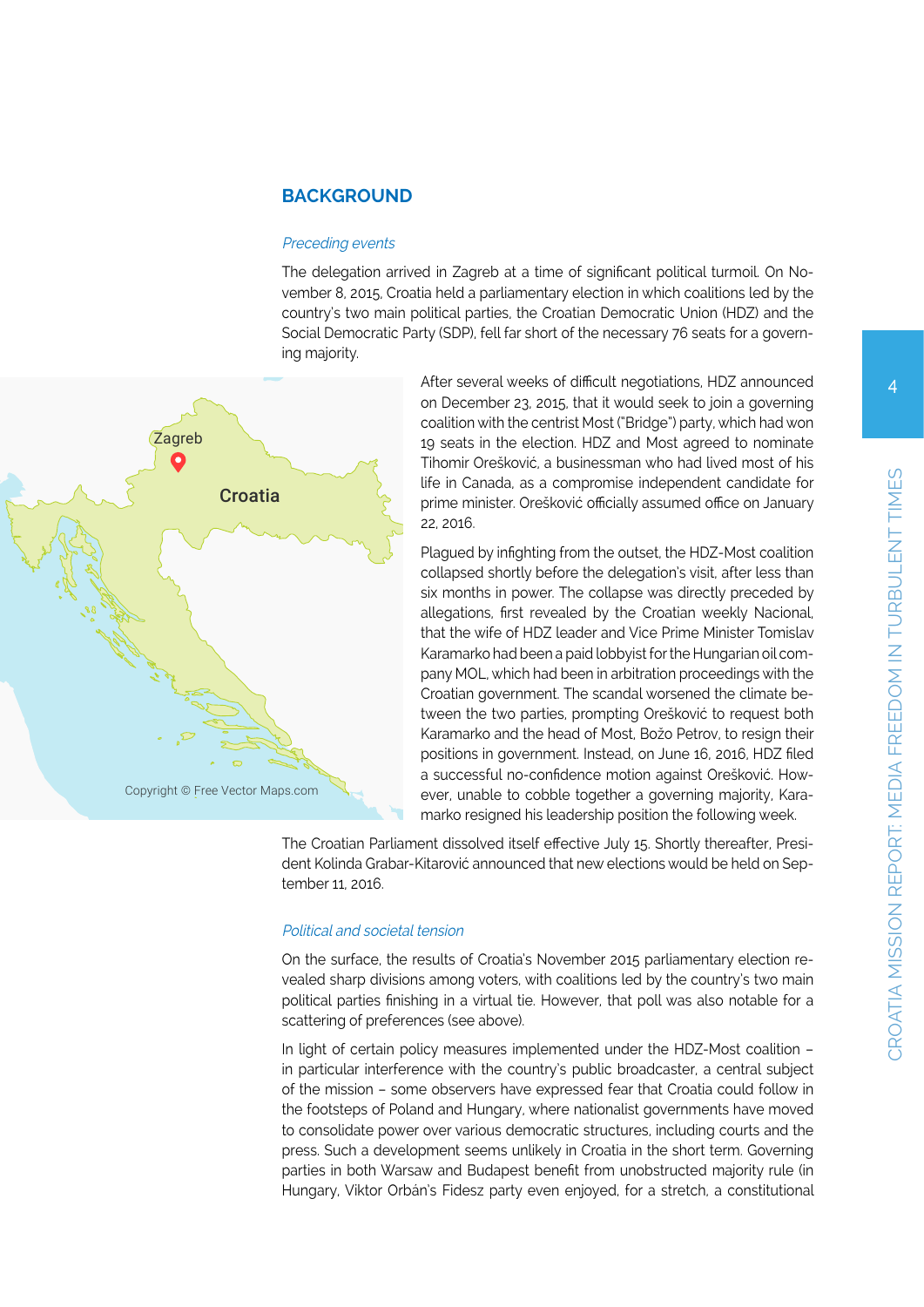two-thirds majority) against a weak opposition. Initial polling for Croatia's September 2016 suggests that the country's splintered electorate will again block the rise of any one particular party.

At the same time, a clear recurring theme in the delegation's meetings was a perceived rise in nationalist, and even historical-revisionist, sentiment in public discourse, said to be provoked in particular by extremist factions within HDZ. To a certain extent, this sentiment reflects the fact that attitudes toward the country's history – both its role during World War II and its communist past within the former Yugoslavia – still divide the Croatian population. Notably, Croatia has struggled to fully come to terms with crimes committed by the ultranationalist Ustaše organisation, active in the 1930s and 40s; past politicians have been accused of playing down the Ustaše's actions, which especially targeted Serbs.

"Certain tendencies such as hate speech are rising again, like at the beginning of the 1990s," Saša Milošević, secretary-general of Croatia's Serb National Council, a body set up to protect the rights of the Serb minority population in Croatia, told the delegation. "Hate speech is becoming part of the mainstream, supported by leading public figures."

Within the context of the media, journalists and civil society groups describe an atmosphere in which certain politicians, including prominent members of the HDZ-Most coalition, have deliberately fostered mistrust in critical media, regulatory bodies and human rights defenders so as to undercut the credibility of these institutions.

Frequently, this is manifested in verbal attacks on "leftist media" that display insufficient "patriotism", with journalists smeared as "traitors", "anti-Croats" or equated with members of groups such as the Četniks (a Serbian paramilitary force accused of atrocities against Croats and other groups during World War II).

"The last six months have been worse than the 1990s," Saša Leković, president of the Croatian Journalists' Association (HND), said of the current atmosphere for media in Croatia. He added: "Once a country is an EU member, nobody cares anymore." (Croatia acceded to the EU in 2013.)

Notably, former HDZ head Tomislav Karamarko and various other HDZ figures have expressed a desire to "get rid" of "leftist" media. Critics see the smear campaigns and related recent incidents as being influenced or directed by such a plan.

The delegation was able to witness these mechanisms of undercutting institutions first-hand. Following an official visit to Croatia in April, Nils Muižnieks, the Council of Europe Commissioner for Human Rights, issued a [statement](http://www.coe.int/en/web/commissioner/-/croatia-high-time-to-create-a-tolerant-and-inclusive-society)<sup>1</sup> containing strong warnings on freedom of expression and media freedom in Croatia (as well as on social cohesion and pluralism, ethnic intolerance, hate speech and impunity for human rights violations). In a meeting with the delegation, however, Culture Minister Zlatko Hasanbegović (HDZ) implied that Muižnieks's criticism was politically motivated and that the Commissioner came from a "political background". Hasanbegović called the Council of Europe's position "superficial".

Perhaps the most disturbing recent example of such discourse was a January 2016 protest directed against the Croatian Electronic Media Council (EMC) and its president, Mirjana Rakić, after the EMC temporarily banned a broadcaster for violating



<sup>&</sup>quot;Croatia: High time to create a tolerant and inclusive society," Council of Europe Commissioner for Human Rights, 29 April 2016, <http://goo.gl/nECaaZ> (last accessed 4 August 2016).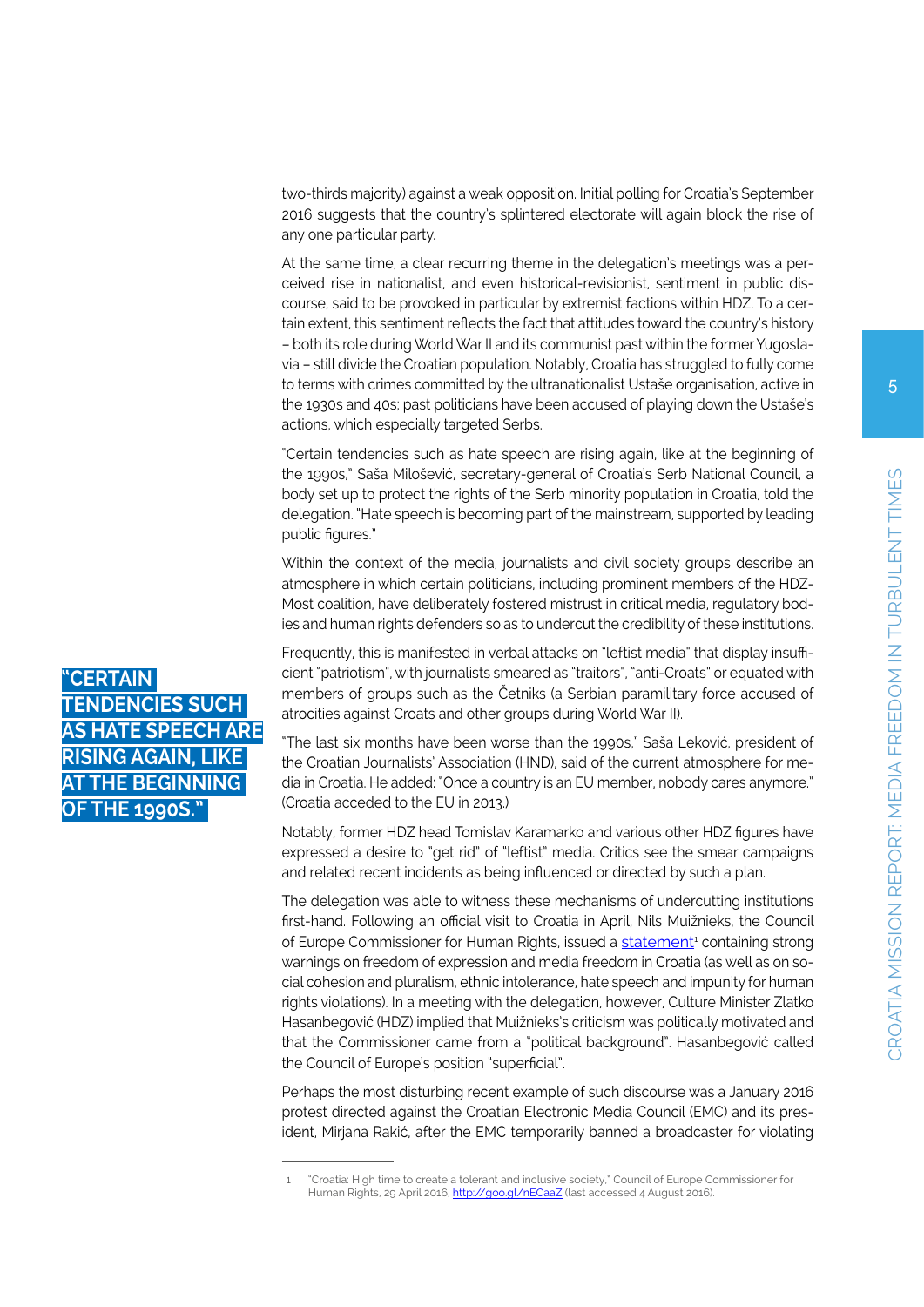hate speech rules. The EMC issued the ban after the broadcaster, Z1, aired a programme in which the programme host signed off by warning viewers – especially "mothers with children" – to steer clear of a Serb Orthodox church in central Zagreb that the host said was run by "Četnik vicars".

In response to the EMC's decision, some 5,000 to 7,000 Croatian nationalist protesters gathered in front of the EMC's offices on January 26. Participants hurled hate-filled slogans and symbols alluding to Rakić's Serbian ethnicity, including a "[cardboard effigy of \[Rakic\] dressed in Partisan uniform and holding a ma](https://aboutcroatia.net/news/croatia/temporary-revocation-broadcasting-licence-z1-sparks-protest-7876)[chine-gun"](https://aboutcroatia.net/news/croatia/temporary-revocation-broadcasting-licence-z1-sparks-protest-7876).<sup>2</sup> Reports indicate that some participants also shouted Ustaše-era salutes and that the leader of the protesters, Velimir Bujanec, presented a Četnik hat to Rakić as a "present".

Troublingly, the group of protesters included the deputy speaker of the Croatian Parliament, Ivan Tepeš, a member of the right-wing Croatian Party of Rights, part of HDZ's "Patriotic Coalition".

Members of the EMC who spoke with the delegation, as well as other journalists interviewed, believe that these protests were organised by ethnonationalist factions within the government to discredit the EMC, which is apparently perceived as belonging to the "unpatriotic" forces operating within Croatia.

"Whatever we did in that period, they would have found something," Council Member Vesna Roller said, referring to the HDZ-Most coalition following the November 2015 elections. Roller also pushed back against what she saw as a calculated attempt to undercut the EMC's moral stature, saying that the protest's organisers had "deliberately blurred the lines" by accusing the EMC of an attack on free speech by banning Z1.

Rakić attributed the EMC's ability to withstand pressure to support from the EU. "Without the support of ERGA (ed: European Regulators Group for Audiovisual Media Services), it would have been impossible to maintain our independent work," she commented.

Despite the support from ERGA, where she serves as vice-chair, Rakić announced her decision to resign from EMC shortly after the protests, citing a desire to prevent "collateral damage" to the rest of the body. At the time of this writing, Parliament had not yet acted to approve her resignation.

Police did not issue citations to any of the protesters for hate speech. More shockingly to the international delegation, however, not a single top politician from the governing coalition condemned a clear attempt – based on crude ethnopolitics – to harass and intimidate an independent media regulatory body. This silence speaks volumes.

\*\*\*

Croatia's political and ideological fault lines were also clearly visible within the journalistic community itself. In July 2015, a group of journalists dissatisfied with the work of the long-established HND, formed a new body called the Association of Croatian Journalists and Publishers (HNiP).

**NOT A SINGLE T POLICIAN FROM THE GOVERNING COALITION CONDEMNED A CLEAR ATTEMPT HARASS MIDAT IFPENDEN MEDIA REGULATORY BODY.** 

<sup>2</sup> See "Temporary revocation of broadcasting licence from Z1 sparks protest," HINA, 26 January 2016, available at <https://goo.gl/i6tPcO> (last accessed 4 August 2016).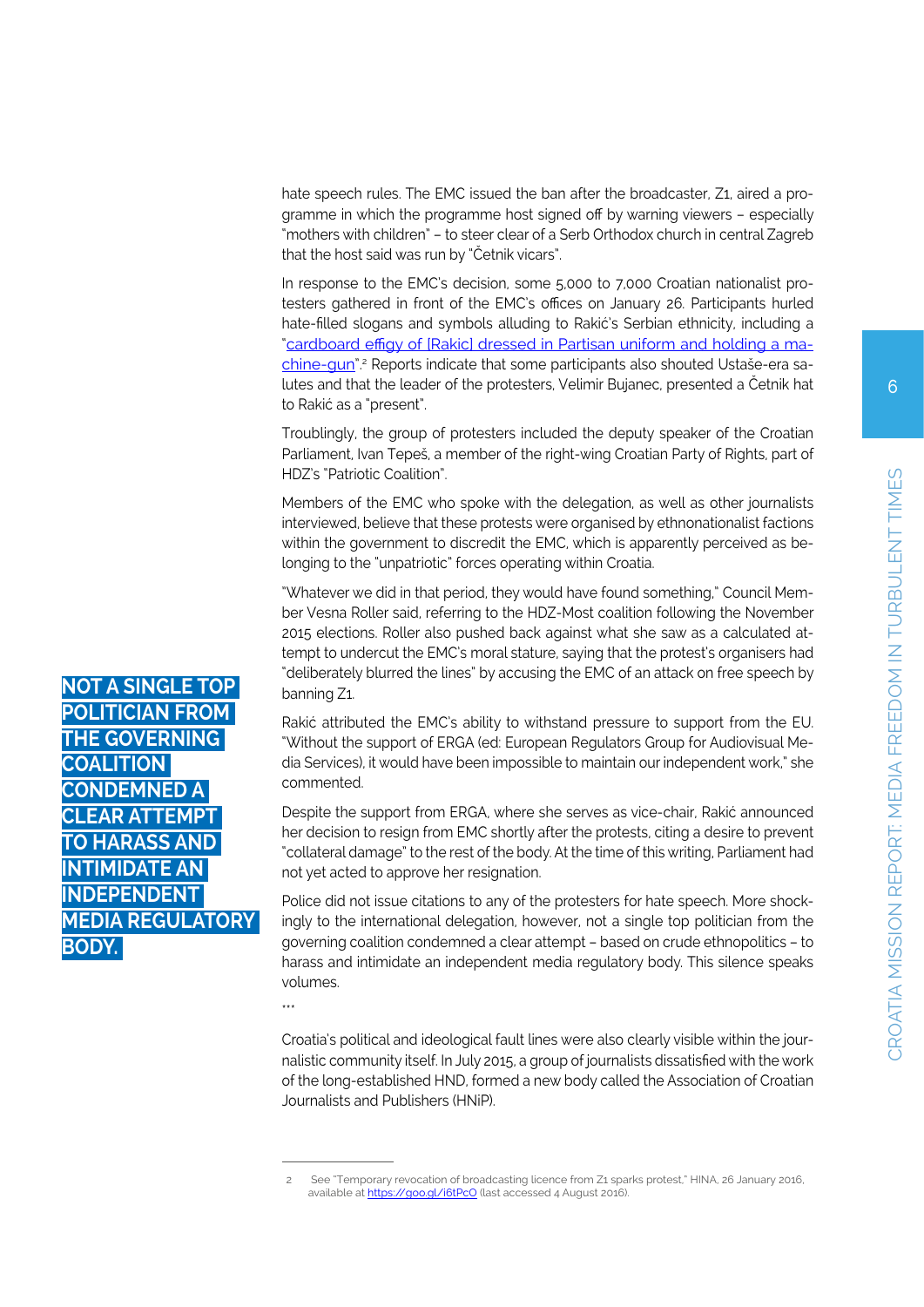Numerous persons interviewed during the mission described HNiP as a front for HDZ, with critics pointing to the "suspicious" timing of the group's formation, just months before the November 2015 parliamentary election. In a meeting with the delegation, HNiP President Katja Kušec strongly denied any connection with the HDZ-Most government. Instead, she attributed HNiP's founding to the HND's "selective" handling of media issues, and stated that the latter acted as a "politically engaged NGO" (HND and its president, Saša Leković, have been vocally critical of the recent government and in particular Culture Minister Hasanbegović; Leković has [accused](https://aboutcroatia.net/news/croatia/hnd-head-says-hnip-trying-introduce-journalist-servility-12826) HNiP of lack of integrity and trying to introduce "servility" among journalists3 ).

Nevertheless, it is clear that HNiP borrows from the language of nationalist discourse. In a recent press release, it said that journalists who had been reassigned at HRT, the public broadcaster, belonged to "anti-Croat groups" and defended the cancellation of a particular show on HRT by suggesting that the show's host, Ljubica Letinić, was primarily a "left-wing activist" who used her programme to spread "neo-Yugoslav" and "Marxist" propaganda.4

The group defended the government from accusations of interference at HRT, and also pushed back against some of the delegation's other concerns. For instance, Kušec suggested that the uproar over the EMC was "engineered" and that Mirjana Rakić had applied the law only selectively. She said the decision to suspend the broadcaster Z1, while legal, was "heavy handed" and stated only that the demonstrations had been "testy".

Regardless of the reasons behind HNiP's formation – and there is certainly nothing wrong in principle with creating an alternate representation point for journalists – the decision to engage in smear campaigns against fellow journalists is disappointing and leaves HNiP vulnerable to charges of political activism.

All organisations in Croatia whose stated aim is to represent journalists should seek to maintain a measured, nonpolitical tone and focus on common goals, most prominently protecting media freedom and media independence. Such organisations should not contribute to damaging the public reputation of the journalistic profession by becoming overly political in nature.

#### **HRT (CROATIAN PUBLIC BROADCASTER)**

The delegation's visit to Croatia was prompted in significant part by concerns surrounding the independence of HRT, Croatia's public broadcaster and long a model of professionalism in the region.

In 2012, the SDP-led Parliament passed an amendment to the Croatian Radio and Television Act that clarified the responsibilities and appointment process for the position of HRT director-general. According to this amendment, the director-general is to be elected by Parliament by majority vote for a term of five years.

<sup>3</sup> See "HND head says HNiP trying to introduce journalist servility," HINA, 4 March 2016, available at <https://goo.gl/WGsX6x>(last accessed 4 August 2016).

<sup>4</sup> See "Evo kako HNIP opravdava čistku na HRT-u: Kolege nazvali antihrvatima i ljevičarima," Index.hr, 11 July 2016, available at<http://goo.gl/EBW9MN> (last accessed 4 August 2016).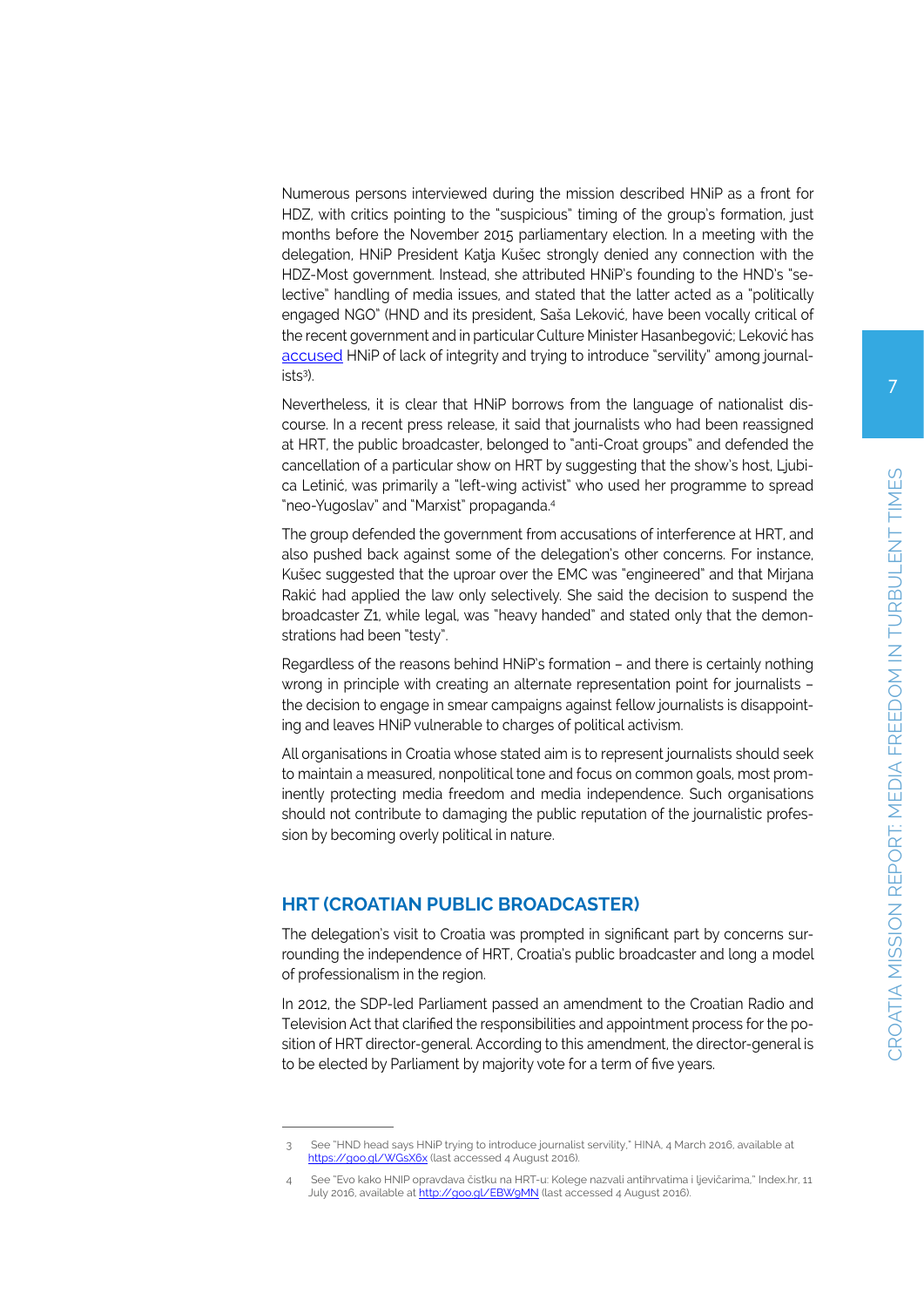The decision to implement this appointment system was politically short-sighted and, more importantly, out-of-step with principles on promoting the independence of public broadcasters.

Appointing the director-general – who is responsible for running HRT's daily affairs – via parliamentary vote introduces party politics into the heart of the broadcaster's operations. Allowing a majority vote worsens this prospect still, as any party holding a parliamentary majority could appoint whomever it pleased to the position, regardless of that person's commitment to editorial independence.

The potential for political meddling in the broadcaster became clear earlier this year. In March – less than two months after the HDZ-Most coalition took office – Parliament fired the previous director-general, Goran Radman, who had been appointed by the SPD-led Parliament in 2012. Radman had been accused by HRT's supervisory board of accounting irregularities. Parliament replaced Radman with an acting director, Siniša Kovačić.

According to the Croatian Radio and Television Act, acting directors may serve for a maximum of six months, during which time public tenders must be put out as part of the process of selecting a new director-general. However, in July 2016 Croatia's acting government, using its authority to bypass Parliament on certain matters, extended the acting director's term to one year, allowing Kovačić to remain in office through and beyond HRT's coverage of the September 2016 parliamentary elections<sup>5</sup>

The timing and mechanism of this decision are suspicious and, in the context of the further personnel and programming changes described below, lend support to the charge that the HDZ-Most coalition has sought to establish control over HRT to further its own political aims.

Following Kovačić's appointment, HRT's management embarked on a massive round of staff 'restructuring'. Approximately 70 HRT editors and journalists were reassigned to other positions, generally ones carrying less responsibility or influence over content. They were replaced, in many cases, by persons perceived to be sympathetic to the HDZ-Most coalition. (A complete list of those reassigned is included in the annex to this report.)

Although staff changes following the appointment of a new director-general are not unusual at HRT, the speed and breadth of the changes suggest a strong political motivation at odds with the mission of a public-service broadcaster. Various journalists met by the delegation, including current and former HRT employees, described the changes as the "most radical" in recent memory (others disputed this characterisation, however; see below).

HRT observers say the changes resulted in an increase in nationalist and religious content, which is considered to serve the aims of the right-leaning HDZ party in particular. Critics pointed in particular to the use of "far right" journalists as analysts and the broadcasting of sermons by "radical" priests. These changes are said to be driven by a "revolutionary agenda" led by Culture Minister Hasanbegović, a historian by

**ALTHOUGH STAFF CHANGES FOLLOWING THE APPOINTMENT OF**  W NDF*C* **GENERAL ARE UNUSUAL AT THE SPEED AND BREADTH OF T CHANGES SUGGES A STRONG POLITICAL MOTIVATION AT ODDS WITH THE MISSION OF A PUBLIC-SERVICE BROADCASTER.**

<sup>5</sup> On July 26, HRT's Supervisory Board opposed the decision to extend Kovačić's mandate and proposed an alternate candidate, Mario Raguž, to Croatia's High Commercial Court. A ruling in the case is expected within the next few weeks.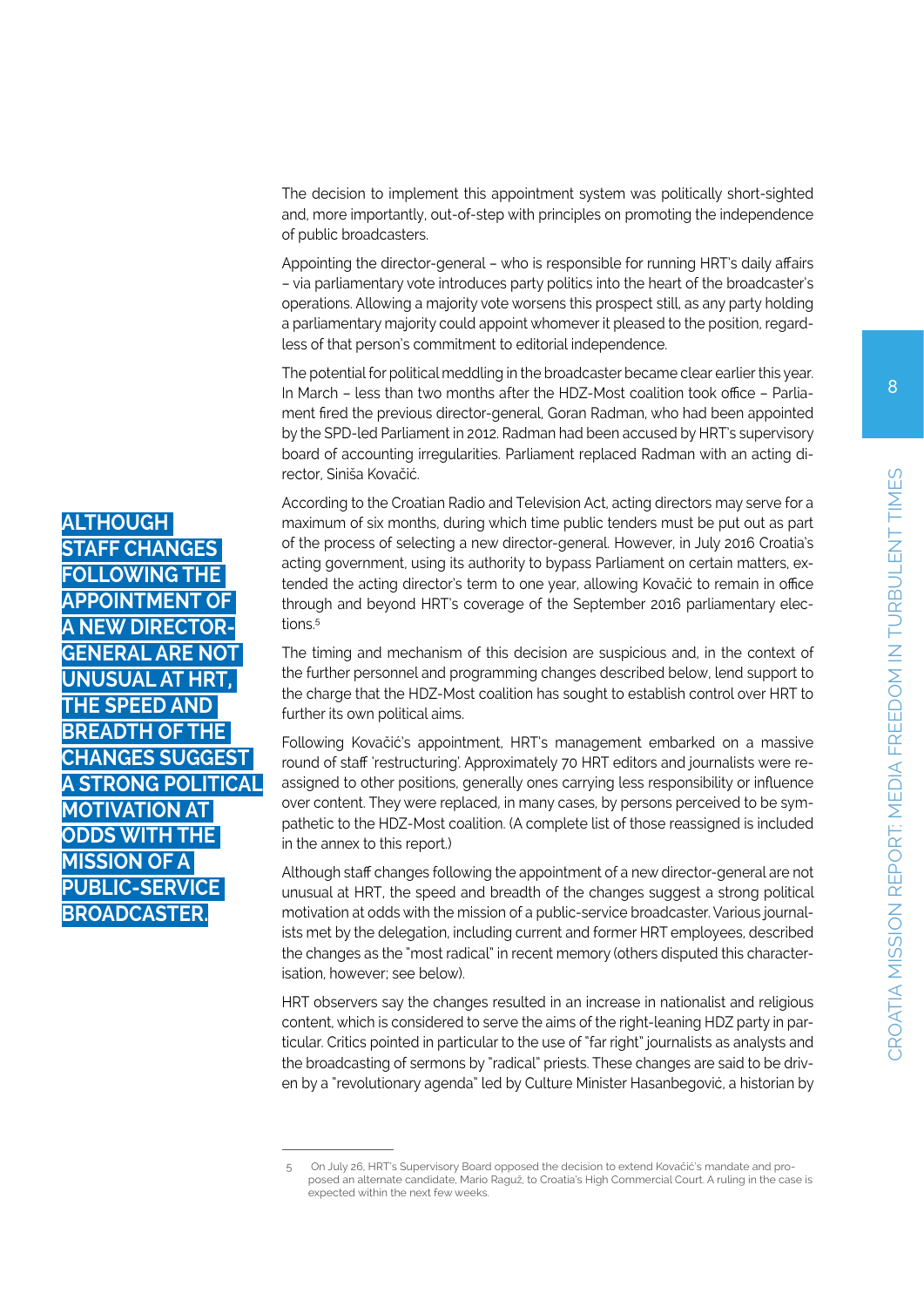#### profession who has been [accused of "downplaying the crimes of the Ustashe](http://foreignpolicy.com/2016/05/06/croatias-far-right-weaponizes-the-past-ustase-hasanbegovic/) [and cautiously rehabilitating its ideas"](http://foreignpolicy.com/2016/05/06/croatias-far-right-weaponizes-the-past-ustase-hasanbegovic/)6.

HRT's well-regarded third television channel, which focuses on culture and is known for its documentaries, has been particularly scrutinised by the new management. This channel is believed to have been a thorn in the side of Hasanbegović, who previously described its content as "post-modern neo-Yugoslav 'deconstruction' of Croatian national and cultural identity" financed by Croatian tax-payers.7

Journalists at HRT and other outlets say HRT's new management has fundamentally altered the third channel's programme, including by cancelling, apparently without explanation, several well-regarded shows run by the journalists Ivica Prtenjača and Ljubica Letinić. HND stated that "the Third Programme has just become activistic, passionate and non-professional. In that new program documentary contents were cancelled and replaced with talk-shows of extremely religious and ideological character".8 Similar changes are said to have occurred with regards to HRT's third radio channel.

Those who defended the changes at HRT argued that the latter were mainly response to left-wing politicisation that had taken place under the previous SDP government, which several persons, including HNiP representatives, asserted had been equally, if not more, wide-reaching. HNiP argued that the broadcaster needed to be reformed to produce "more balanced programming that would serve all citizens". The group also suggested that finances were the main driver behind cancellations at the third channel.

Marija Nemčić, head of HRT's international relations department, justified the staff reshuffling by noting that every director general "has the right to choose a team and be responsible for the results". She told the delegation that she had "not been surprised by the speed of changes" and that the latter were no different than those carried out by the previous director four years prior.

For his part, Hasanbegović pointed out that the government's actions with regard to HRT were all taken according to the Radio and Television Act, which he emphasised had been approved by the previous SDP government. He also insisted that because of HRT's public nature and its cultural impact, the government had a right to have a say in the channel. "We need to find a balance between government influence and media autonomy," he said.

The delegation was dismayed by arguments justifying the interference at HRT as a tit-for-tat in response to similar actions under previous governments. Deliberate political intervention that may have occurred previously is wrong. But it cannot be the basis for pushing through massive changes at the public broadcaster that are clearly aimed at promoting particular political and ideological lines.

Rather than rehashing a tired pattern of political interference – in which successive Croatian governments have apparently treated the public broadcaster as an election prize rather an as a medium in service of the people – the next government

<sup>6</sup> See Paul Hockenos, "Croatia's Far Right Weaponizes the Past," Foreign Policy, 6 May 2016, available at <http://goo.gl/10KoQQ> (last accessed 4 August 2016).

<sup>&</sup>quot;HRT Program has been deliberately destructed," HND, 7 July 2016, available at [http://goo.gl/](http://goo.gl/KC7i7G) [KC7i7G](http://goo.gl/KC7i7G) (last accessed 4 August 2016).

<sup>8</sup> Ibid.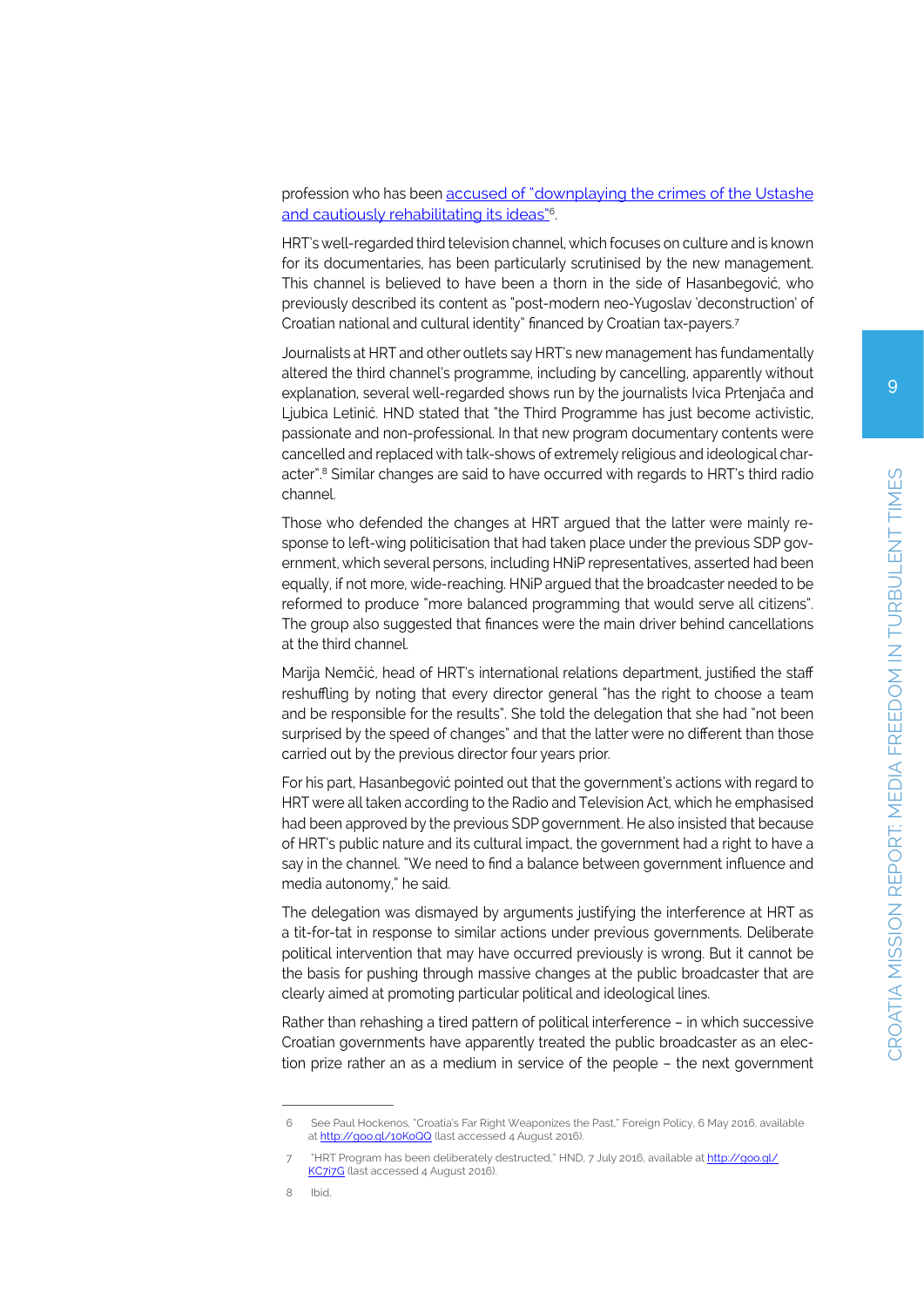# **"EVERY TIME THERE IS AN ELECTION WE HAVE TO START OM SCRATCH**

should focus on ensuring that rules are in place to safeguard HRT's independence and ensure balance in the channel's management and programming.

Rules based on international standards should help mitigate what HRT journalists describe as rapid ideological swings at the broadcaster, which are said to "mirror what's going on in politics." This situation is a disservice to HRT's staff and to the viewing public.

"We are all hostages of this situation," one HRT journalist told the delegation. "Every time there is an election we have to start from scratch."

In this light, the delegation welcomed President Grabar-Kitarović's verbal support, given during a meeting with the delegation, of efforts to protect the independence of the public broadcaster.

# **JOURNALIST SAFETY AND IMPUNITY**

The international delegation is deeply troubled over the Croatian authorities' failure to investigate physical attacks on journalists and hold the perpetrators – including the masterminds – accountable.

An emblematic case is that of Jutarnji list investigative journalist Dušan Miljuš, who was beaten unconscious in front of his apartment building in Zagreb by two men wielding baseball bats on June 2, 2008. Miljuš, who is known for his coverage of organised crime in South East Europe, was hospitalised with head and facial injuries. He spent the following four-and-a-half years under police protection.

Despite having occurred more than eight years ago, the attack on Miljuš remains unsolved. Four suspects arrested in 2010 were later released due to lack of evidence. Miljuš told the delegation that he "cannot explain" why no further suspects have been arrested. He also expressed scepticism that authorities would locate the mastermind behind the incident.

More recently, on May 28, 2015, award-winning investigative journalist Željko Peratović was badly beaten and nearly strangled to death by three men who broke into his home near Karlovac, central Croatia. Police arrested three suspects the following day, but later released them shortly thereafter pending further investigation. Prosecutors initially intended to charge the men with grievous bodily harm; this was upgraded to attempted murder at Peratovic's urging. In February 2016, however, prosecutors announced they would drop the murder charge and seek conviction based on grievous bodily harm and home invasion.

Some media reports have suggested<sup>9</sup> that the attack on Peratović may have been related to his coverage of corruption implicating the city of Karlovac and a public water company. For his part, Peratović said he believes the incident is linked to his reporting on the then-ongoing trial in Germany of two former Yugoslav-era Croatian intelligence officials. In August 2016, the two officials, Josip Perković and Zdravko Mustač, were sentenced to life in prison in connection with the 1983 murder of Croatian political emigré Stjepan Đureković in the German state of Bavaria.

**DESPITE HAVING OCCURRED MORE THAN EIGHT YEARS AGO, THE ATTACK ON MILJUŠ REMAINS UNSOLVED.**

<sup>9</sup> See, e.g., Sven Milekić, "Attempted Murder Probe Over Croatian Journalist's Attack", Balkan Investigative Reporting Network, available at [goo.gl/PiKFbx](file:///D:/Andreas/Desktop/FFM-Croatia/goo.gl/PiKFbx).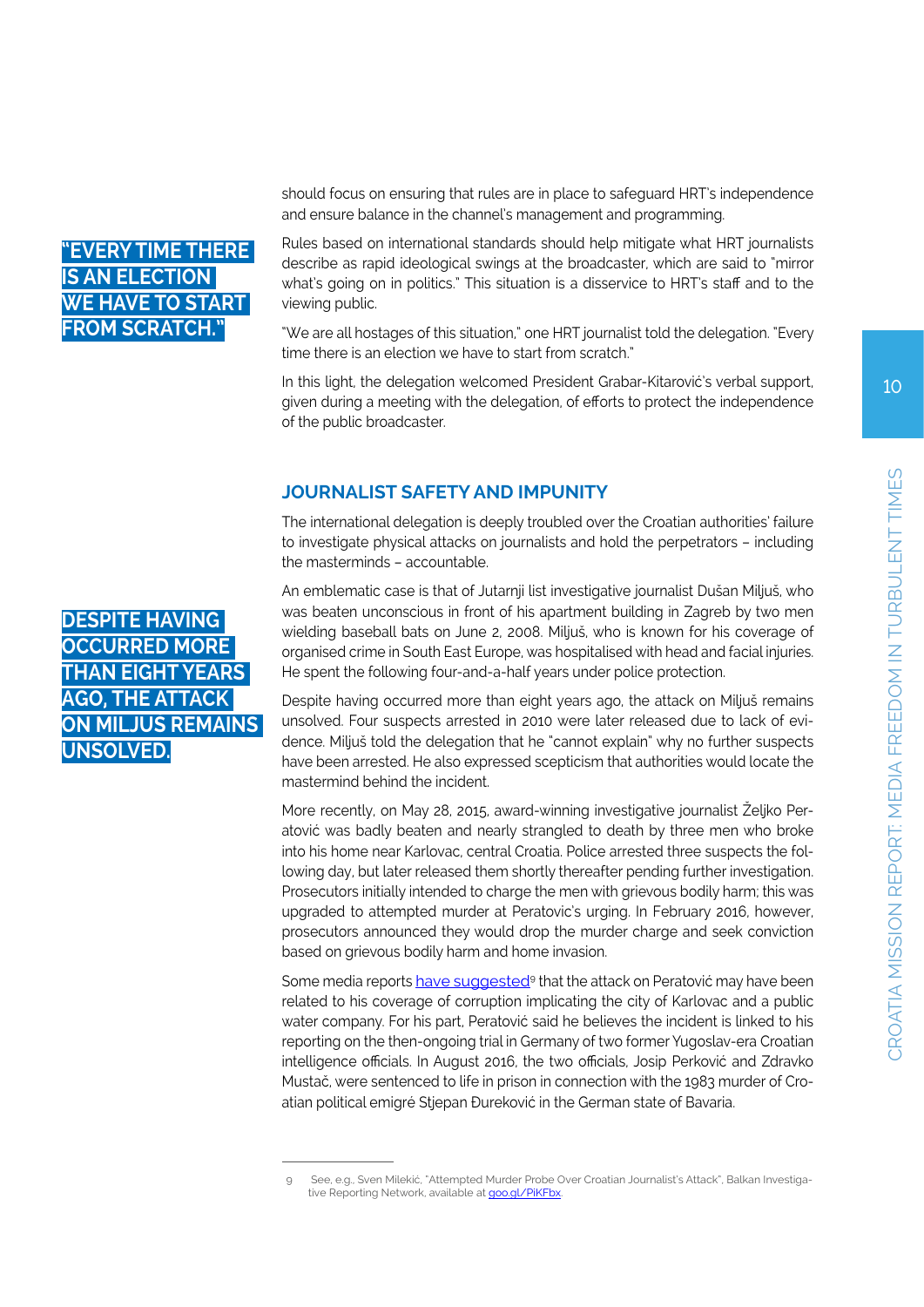Speaking to the delegation, Peratović also alleged serious shortcomings in the police investigation, including poor forensic work and a failure to properly question witnesses. Peratović later left Croatia for Switzerland with his family.

Other physical attacks have occurred in recent years. In May 2015, Nova TV journalist Domagoj Mikić was assaulted by a person whom he attempted to interview in Pula, **according to SEEMO**.<sup>10</sup> The attack was captured on video. Just one day ear-lier, a freelance journalist, Domagoj Margetić, ["found a hangman's knot](http://ontheline.freemedia.at/journalists-attacked-threatened-in-croatia-and-macedonia/) - made of twine and one page of a document from a bank scandal stolen from his apartment last year during a burglary – in his home mailbox in Zagreb".11 Margetić had also been injured in a beating in August 2014.

The mission delegation welcomed news that police, under now-Acting Interior Minister Vlaho Orepić (Most), had begun investigating threats against Index.hr chief sports editor Dea Redžić. Redžić told the delegation that she received death threats on an almost daily basis related to her investigative coverage of the Croatian Football Union and the Dinamo Football Club.

Nevertheless, it was disconcerting to hear that both the Croatian Football Union and the Dinamo Football Club have blacklisted Redžić in recent years, revoking her accreditation and denying her access to press conferences and even preventing her from buying tickets, ostensibly in connection to her reports on corruption involving those bodies. On one occasion, Redžić was violently thrown out of a press conference and had her mobile phone confiscated. Both bodies should end their blockade against her and accept the journalistic scrutiny that comes with a high public profile.

The president of HND, Saša Leković, also told the delegation that he received death threats on a daily basis via e-mail and mail.

> Croatia's failure to promptly investigate attacks on and threats of violence against journalists increases the potential for journalists to be seen as legitimate targets for those angered by media coverage. The delegation joins Commissioner Muižnieks's concern over Croatia's "inadequate" response to journalist safety issues. Following his April 2016 visit to the country **[Muižnieks noted](http://www.coe.int/en/web/commissioner/-/croatia-high-time-to-create-a-tolerant-and-inclusive-society)**<sup>12</sup>

> "Journalists play the important role of a public watchdog in a democratic society and their safety has to be ensured by all

states. Impunity for crimes committed against journalists needs to be effectively addressed and dissuasive penalties for such crimes have to be imposed. Public discourse which justifies attacks against journalists is dangerous and detrimental to media freedoms and democracy."



| <b>CROATIA'S FAILURE</b>  |
|---------------------------|
| <b>TO PROMPTLY</b>        |
| <b>INVESTIGATE</b>        |
| <b>ATTACKS ON</b>         |
| <b>AND THREATS OF</b>     |
| <b>VIOLENCE AGAINST</b>   |
| <b>JOURNALISTS</b>        |
| <b>INCREASES THE</b>      |
| <b>POTENTIAL FOR</b>      |
| <b>JOURNALISTS TO BE</b>  |
| <b>SEEN AS LEGITIMATE</b> |
| <b>TARGETS FOR</b>        |
| <b>THOSE ANGERED BY</b>   |
| <b>MEDIA COVERAGE.</b>    |

Meeting with the Minister of Culture of Croatia Zlatko

Hasanbegović

<sup>10 &</sup>quot;Journalists attacked, threatened in Croatia and Macedonia," IPI/SEEMO, 29 May 2015, available at http://goo.gl/V3fgN6 (last accessed 4 August 2016).

<sup>11</sup> Ibid.

<sup>12</sup> Supra note 1.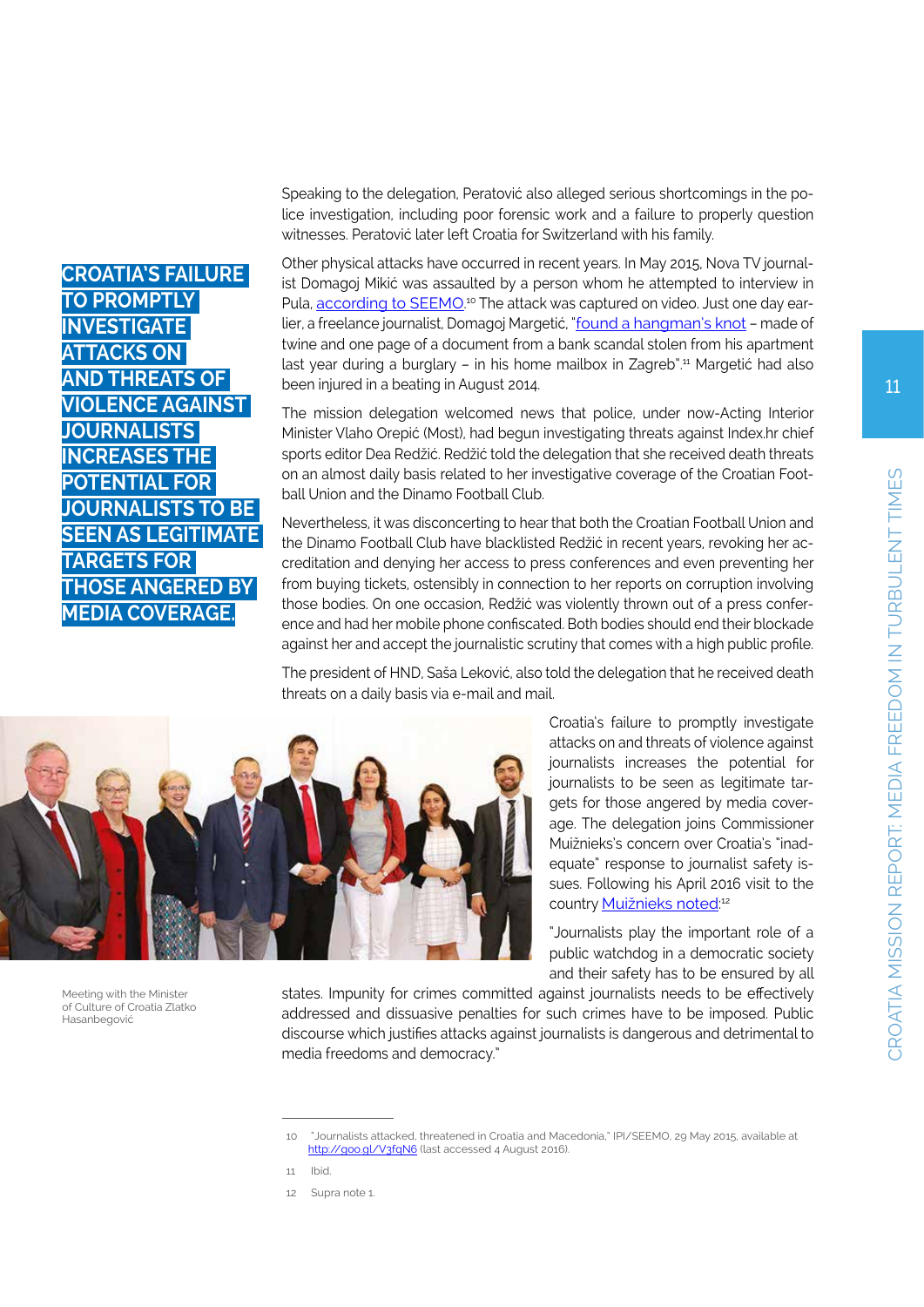### **SHAMING LAW**

In a welcome move, President Grabar-Kitarović told the international delegation that she supported repealing Croatia's controversial 'shaming' law, which has been abused to criminally prosecute investigative journalists since taking effect in January 2013.

Art. 148 of the Croatian Criminal Code punishes presenting or disseminating facts about a person that may harm that person's honour or reputation – 'shaming' – with a criminal fine. In 2014, Jutarnji list journalist Slavica Lukić was convicted of 'shaming' over her investigative reporting into corruption at a medical clinic that received public funds.

Lukić's conviction led the HND to spearhead efforts to reform the law. Those efforts were supported by IPI and SEEMO, representatives of which travelled to Zagreb in November 2014 to [urge Croatian lawmakers](http://www.freemedia.at/croatian-mps-voice-support-for-criminal-defamation-repeal/) to bring the country's defamation laws in line with international standards.13 In 2015, Parliament [amended the 'sham](http://narodne-novine.nn.hr/clanci/sluzbeni/2015_05_56_1095.html)[ing' law](http://narodne-novine.nn.hr/clanci/sluzbeni/2015_05_56_1095.html)<sup>14</sup> to exempt from liability statements that were disseminated in the course of journalistic work or if these statements were disseminated in the public interest or for some other justifiable reason (the amendment, Art. 148a, also applies to Art. 147 on insult).

Noted Zagreb-based media attorney Vesna Alaburić told IPI that, following the amendment, the Croatian Criminal Code "does not allow the punishment for any media report published in the public interest" as relates to the protection of reputation. This progress should be applauded. In Lukić's case, her conviction was overturned on appeal and sent back to the first-instance court, which ultimately acquitted her based on the amended text.

Despite the reforms, the international delegation urges Parliament to fully repeal Art. 148 as well as Art. 147 on insult and Art. 149 on defamation, defined as knowingly making or disseminating of false statements of fact harmful to another's reputation. Although reasonable safeguards are in place to prevent abuse of these laws, international human-rights bodies, including the European Court of Human Rights, have frequently criticised the use of criminal sanctions in defamation cases, citing the potential for a wider chilling effect. Croatia and Slovenia remain the only former Yugoslav states with criminal defamation laws on the books, according to **IPI's legal** [database](http://legaldb.freemedia.at/wp-content/uploads/2015/05/IPI-OutofBalance-Final-Jan2015.pdf).<sup>15</sup>

Likewise, the delegation urged lawmakers to repeal Art. 349 of the Criminal Code, which forbids mocking or disparaging the Republic of Croatia and its symbols; and Art. 356, which forbids mocking or disparaging foreign states and symbols, as well as the symbols of international organisations including the EU and the Council of Europe. Both offences carry a maximum sentence of one year in prison.

The U.N. Human Rights Committee as well as the OSCE Representative on Freedom of the Media have previously spoken out<sup>16</sup> against laws that protect the 'reputation'

<sup>13</sup> See "Croatian MPs voice support for criminal defamation repeal," IPI, 20 November 2014, available at <http://goo.gl/jfuPCz>(last accessed 4 August 2016).

<sup>14</sup> See http://goo.gl/f1ErOo (last accessed 4 August 2016).

<sup>15</sup> See [legaldb.freemedia.at](file:///D:/Andreas/Desktop/FFM-Croatia/legaldb.freemedia.at)

<sup>16</sup> For detailed information on international standards on freedom of expression and the protection of reputation, see htt[p://legaldb.freemedia.at/international-standards/](http://legaldb.freemedia.at/international-standards/).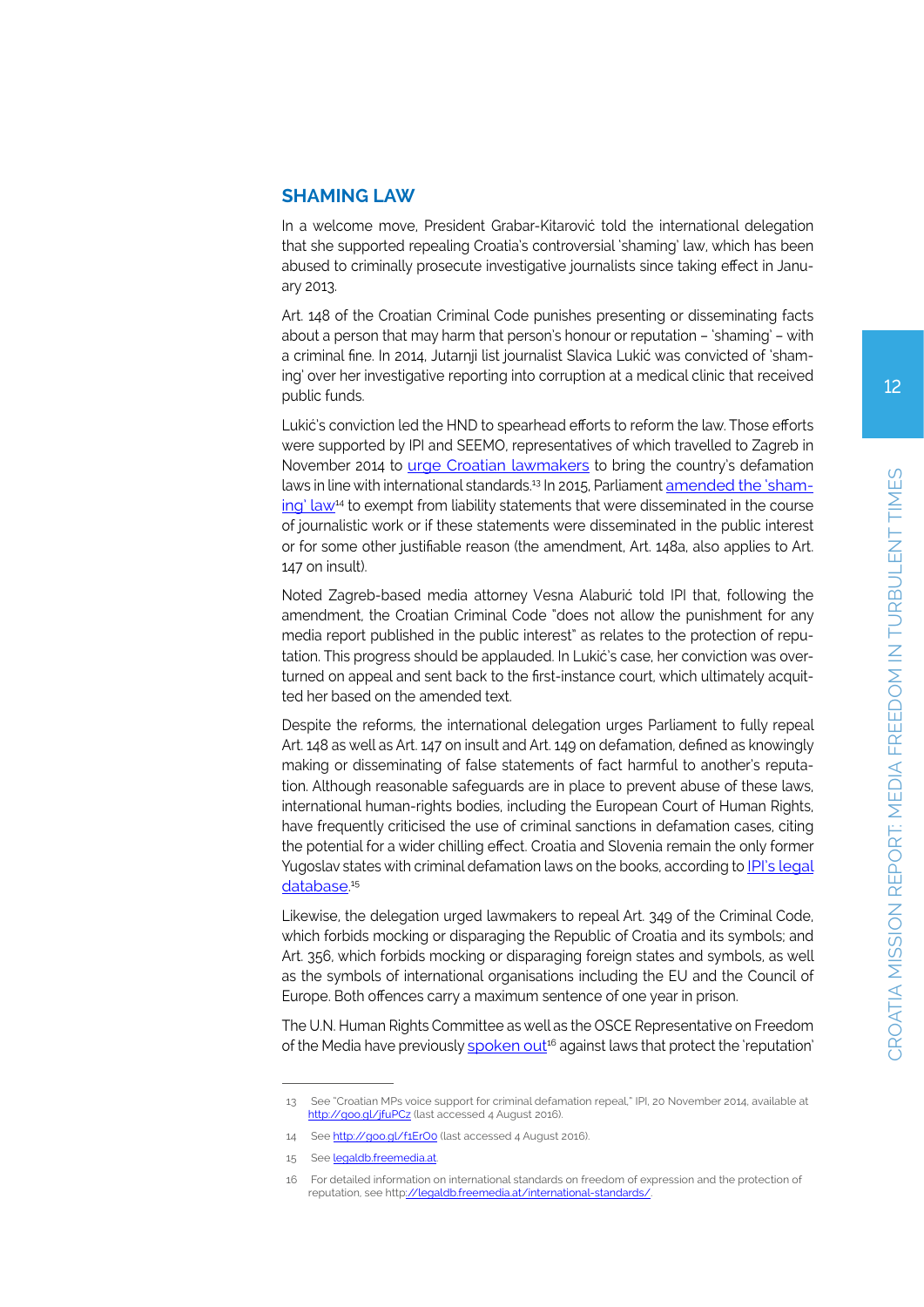of the state given the capacity of such laws to curb debate on public institutions. The Parliamentary Assembly of the Council of Europe [previously called](http://assembly.coe.int/nw/xml/XRef/Xref-XML2HTML-en.asp?fileid=17588&lang=en)<sup>17</sup> on states to repeal similar laws, stating: "Governments and parliaments should clearly and openly reject false notions of national interest evoked against the work of journalists."

The delegation urged Croatia to both learn from and follow the example of Germany, which announced that it would repeal a similar article protecting foreign heads of state from insult after Turkey's President Recep Tayyip Erdoğan sought the prosecution of German comic Jan Böhmermann over a vulgar poem that satirised the head of state.

## **OTHER ISSUES**

#### Non-profit-media funding scheme

In 2014, the Croatian government initiated a scheme by which an independent commission would distribute a share of state lottery earnings to non-profit media outlets. In its first year of operation, the commission awarded 20 grants worth 3 million kuna (approx. €300,000) in total. Grantee media outlets also received free access to HINA, the Croatian news agency, for one year.

The scheme was intended to enrich the independent media scene in Croatia following a collapse in the country's print media sector that saw the closure of several well-known newspapers. However, the commission was accused by some of ignoring "conservative" media and of funnelling state money to "left-wing media". Culture Minister Hasanbegović shut down the programme after the HDZ-Most coalition took office.

Damir Hainski, a member of the now-defunct commission, admits there was a problem with ideological balance among the media grantees, but says the commission was preparing to rectify that. He defended the model, however, describing it as a "lifeline" for non-profit media, many of which provided employment to journalists who had lost their jobs in the commercial media market due to Croatia's ongoing economic woes.

The decision to shutter this innovative scheme was unfortunate, and to a certain degree reflects the polarised political environment in Croatia. Whatever problems there may have been in terms of pluralism among the grantees could have been addressed. At a time of economic hardship that is contributing to depriving the Croatian public of quality news, programmes to support media development are more necessary than ever.

#### Funding for minority-language media

In June 2016, Culture Minister Hasanbegović announced that the government would end public funding for the publishing house Edit, which caters to the Italian-speaking minority in the area of Istria in northwestern Croatia. The decision reversed decades of precedent of support for Edit, whose most well-known product is the news-

**AT A TIME OF ECONOMIC HARDSHIP THAT IS CONTRIBUTING TO DEPRIVING TH CROATIAN PUBI OF QUALITY NE PROGRAMMES TO SUPPORT MEDIA DEVELOPMENT ARE MORE NECESSARY THAN EVER.**

Resolution 1577 (2007) Towards decriminalisation of defamation, available at<http://goo.gl/cZV6Qx> (last accessed 4 August 2016).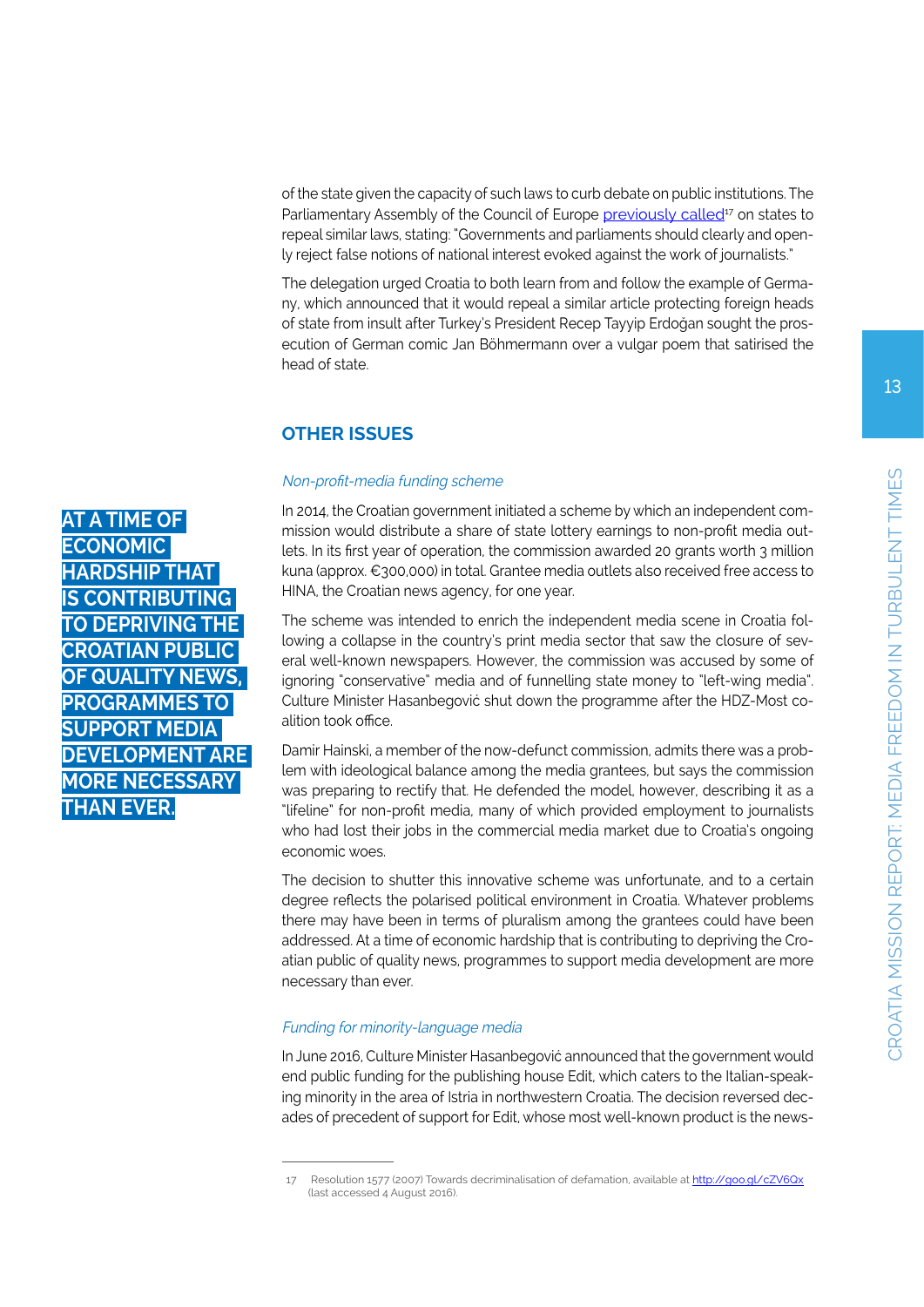paper La voce del popolo ('The Voice of the People'), founded in 1944. In 2015, Edit received 2 million kuna (approx. €250,000) in Croatian public funds.

Hasanbegović publicly justified the decision by stating that the funding of minority-language media was not the province of the Culture Ministry, but of public bodies with the mandate to protect minority-language rights. In an [interview with Al Ja](http://balkans.aljazeera.net/vijesti/hrvatsko-ministarstvo-kulture-ogranicava-budzet)[zeera Balkans,](http://balkans.aljazeera.net/vijesti/hrvatsko-ministarstvo-kulture-ogranicava-budzet)<sup>18</sup> Hasanbegović called the current funding arrangement a "racket" concocted by former HDZ Prime Minister Ivo Sanader by which Sanader promised to fund Italian-language media in return for political support from the Italian minority.

The decision was vehemently criticised by representatives of the Italian minority, including Furio Radin, the group's representative in the Croatian Parliament, who [accused](http://www.ilgiornale.it/news/politica/croazia-taglia-i-fondi-giornale-italiano-1255164.html) Hasanbegović of being "averse to anything different from his worldview".<sup>19</sup>

Edit was already facing financial difficulties, and reports suggest that the funding withdrawal may lead to the closure of La voce del popolo.

#### HINA news agency merger

Reports over the past year had suggested that the government was considering to merge HINA, Croatia's well-regarded national news agency, with the public broadcaster HRT. The merger, when first floated in 2015 on cost grounds, was strongly opposed by HND, HRT and HINA itself. The European Alliance of News Agencies also expressed support for maintaining HINA's independence, [writing in a letter](http://www.agerpres.ro/english/2016/02/06/eana-calls-croatian-authorities-to-discuss-independence-of-hina-news-agency-12-41-31) to the Croatian government<sup>20</sup> that it was "alarmed" by media policy discussions in Croatia and emphasised the "utmost importance" of "safeguarding the editorial, managerial and economic independence of Hina".

The delegation did not find indications that the Croatian government was planning to move ahead with the proposed merger. Nevertheless, members of the delegation stated their clear support for the independence of HINA, which is estimated to provide around 50 percent of daily news content in the Croatian press.

#### Transparency of media ownership

While not a core topic of the mission, transparency of media ownership clearly remains a challenge in Croatia. Journalists and civil society representatives, including HND and the Trade Union of Croatian Journalists, indicated that although the legal situation had improved, there was no "efficient oversight" of transparency requirements.

These observations dovetail with the results of a [study conducted by the NGO](http://www.access-info.org/tmo/13230) Access Info in 2013<sup>,21</sup> That study noted positive amendments to the Media Law (2011) and the Electronic Media Law (2012) that toughened disclosure requirements in an effort to prevent indirect ownership, "secret" ownership or otherwise obscure ownership structures that prevented members of the public from discerning which

<sup>18 &</sup>quot;Hrvatsko ministarstvo kulture ograničava budžet," Al Jazeera Balkans, 8 May 2016, available at http://goo.gl/YoizIl (last accessed 4 August 2016).

<sup>19</sup> Fabrizio Boschi, "La Croazia taglia i fondi al giornale italiano," Il Giornale, 6 May 2016, available at <http://goo.gl/0KLPfy> (last accessed 4 August 2016).

<sup>20</sup> See "EANA calls Croatian authorities to discuss independence of Hina news agency," AGERPRESS, 6 February 2016, available at<http://goo.gl/0hntKz> (last accessed 4 August 2016).

<sup>21</sup> See <http://goo.gl/QNF1tM>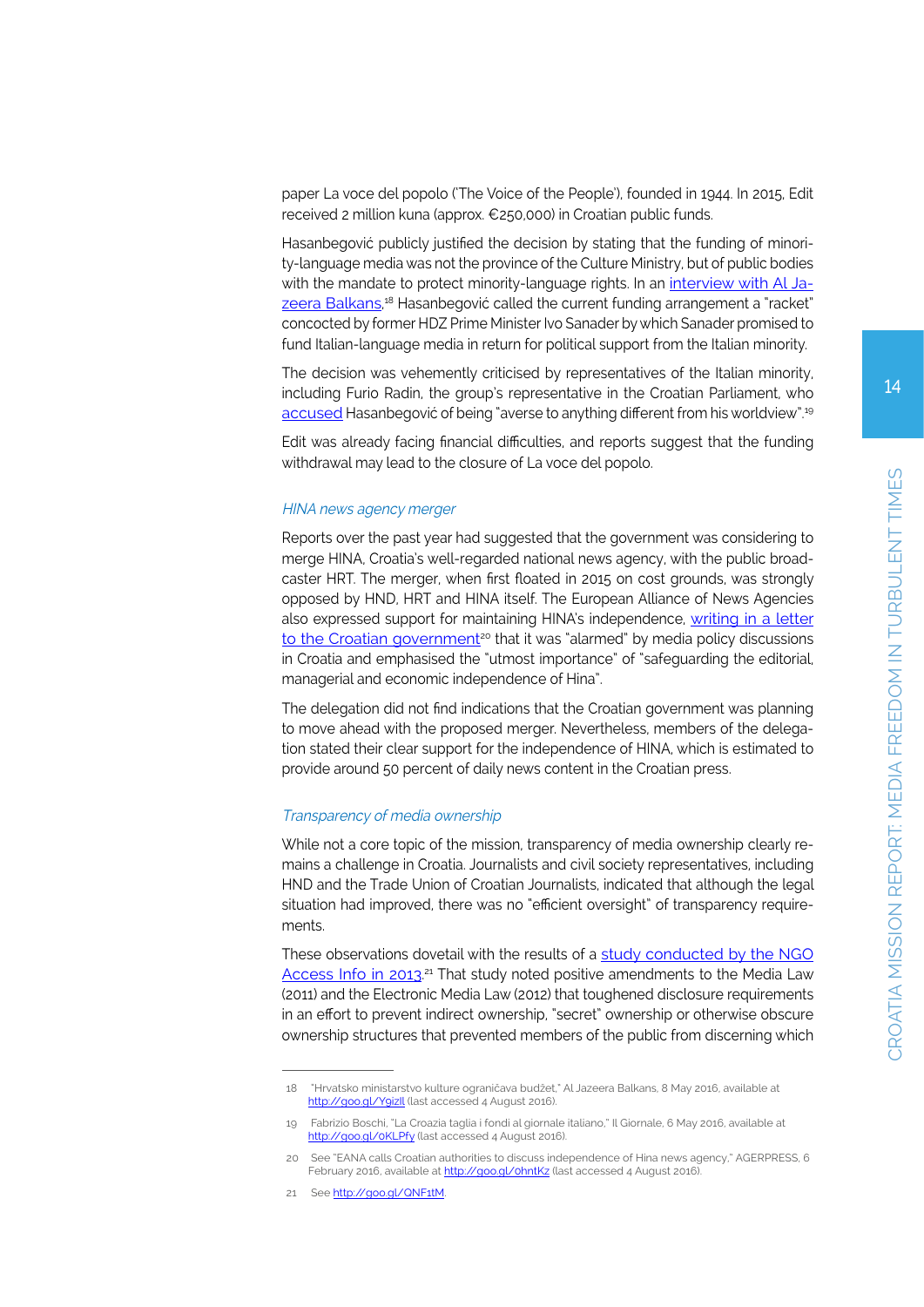persons were actually behind a particular media outlet. However, it also highlighted "serious omissions in the monitoring and enforcement side to the law".

These omissions include, according to Access Info's study:

- the lack of an "institution authorised by the Media Act to monitor compliance and to apply sanctions";
- the fact that a media outlet "cannot be certain that a person formally entered into its company shareholder register is the actual shareholder"; and
- a supervisory body, the Croatian Chamber of Economy (CCE), that lacks "sufficient resources to adequately monitor compliance or check information".

The study concluded despite legal improvements, there had since been "no legal proceedings and the questionable ownership structure remain".

# **CONCLUSION**

Culture Minister Hasanbegović told the delegation that there were "absolutely no limits on freedom of expression" in Croatia. These sorts of statements, when delivered by politicians, are nearly always ripe for scrutiny, and this one is no exception.

On the one hand, incidents of physical violence and – worse still – impunity for those who commit such acts continue in Croatia, an unacceptable situation for an EU member state. On the other, legal provisions such as the country's criminal defamation and shaming laws have been abused to punish investigative journalists for doing their jobs. Such trends can and must be reversed.

But it is also clear that 'informal' limits to free expression, which can be more easily disguised and hence denied, are at work in Croatia. These limits include excessive political influence in the media as well as politically motivated discourse that seeks to undercut critical journalism by singling out its practitioners as "activists" or even "traitors". These patterns have an impact both on the production of content, through direct pressure or self-censorship, and on the reception of content by the public.

The most glaring example of recent political influence is the recent government's obvious interference at the public broadcaster HRT. Despite whatever technical justifications can be put forward, the firing of HRT's director general, the reassignment of nearly 70 staff members and paradigmatic shifts in programming content and tone – in the span of just a few months – add up to an attempt by the HDZ-Most coalition to assert control over HRT for its own means. This is all the more troubling in the run-up to Croatia's September 2016 parliamentary elections, during which HRT must strive to produce balanced coverage.

The delegation is sensitive to the need for HRT, as a public broadcaster, to provide content that is ideologically balanced and that answers the needs of the Croatian public as a whole. But this cannot and will not be accomplished via a cyclical invasion of party politics. Instead, the next government needs to establish a pluralist, depoliticised system for appointing the station's management that will give HRT, in addition to independence and public trust, the financial stability and room for innovation to compete with private channels.

Overall, it was worrying to learn the extent to which leading public figures have contributed to societal polarisation by trafficking in an "us-vs.-them" discourse when

**THESE LIMITS INCLUDE EXCESSIVE POLITICAL INFLUENCE IN THE MEDIA AS WELL AS POLITICALLY MOTIVATED DISCOURSE THAT SEEKS TO UNDERCUT CRITICAL JOURNALISM BY SINGLING OUT ITS PRACTITIONERS AS "ACTIVISTS" OR EVEN "TRAITORS".**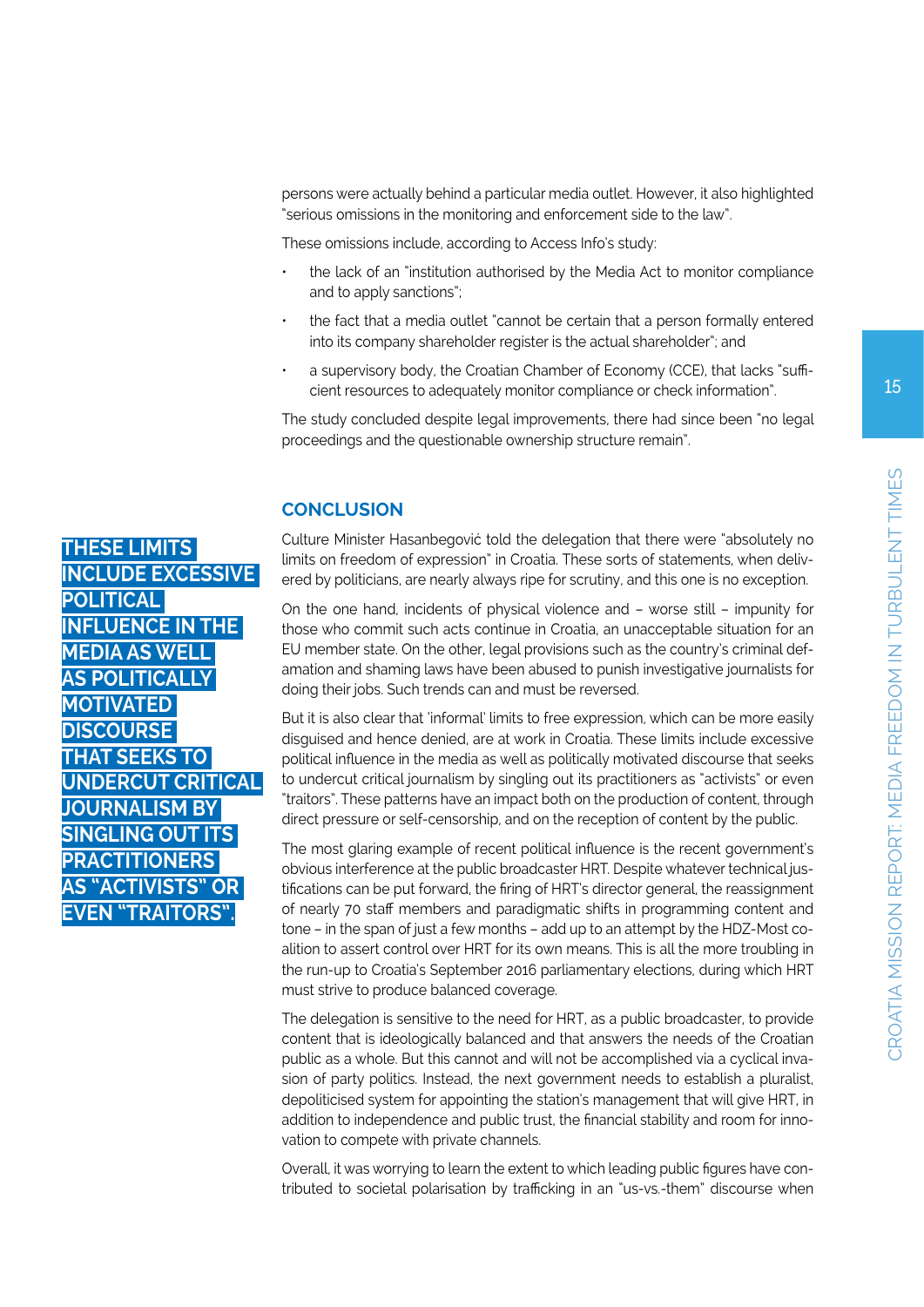referring to the media. This is, at best, a cynical attempt to undermine unwanted criticism. At worst, it puts journalists at risk of verbal and even physical attack and distorts the role of media in society.

The next Croatian government will have an opportunity to greatly improve the situation of media freedom and to set a new standard for the respect of media independence and pluralism in the country. That opportunity should not be wasted.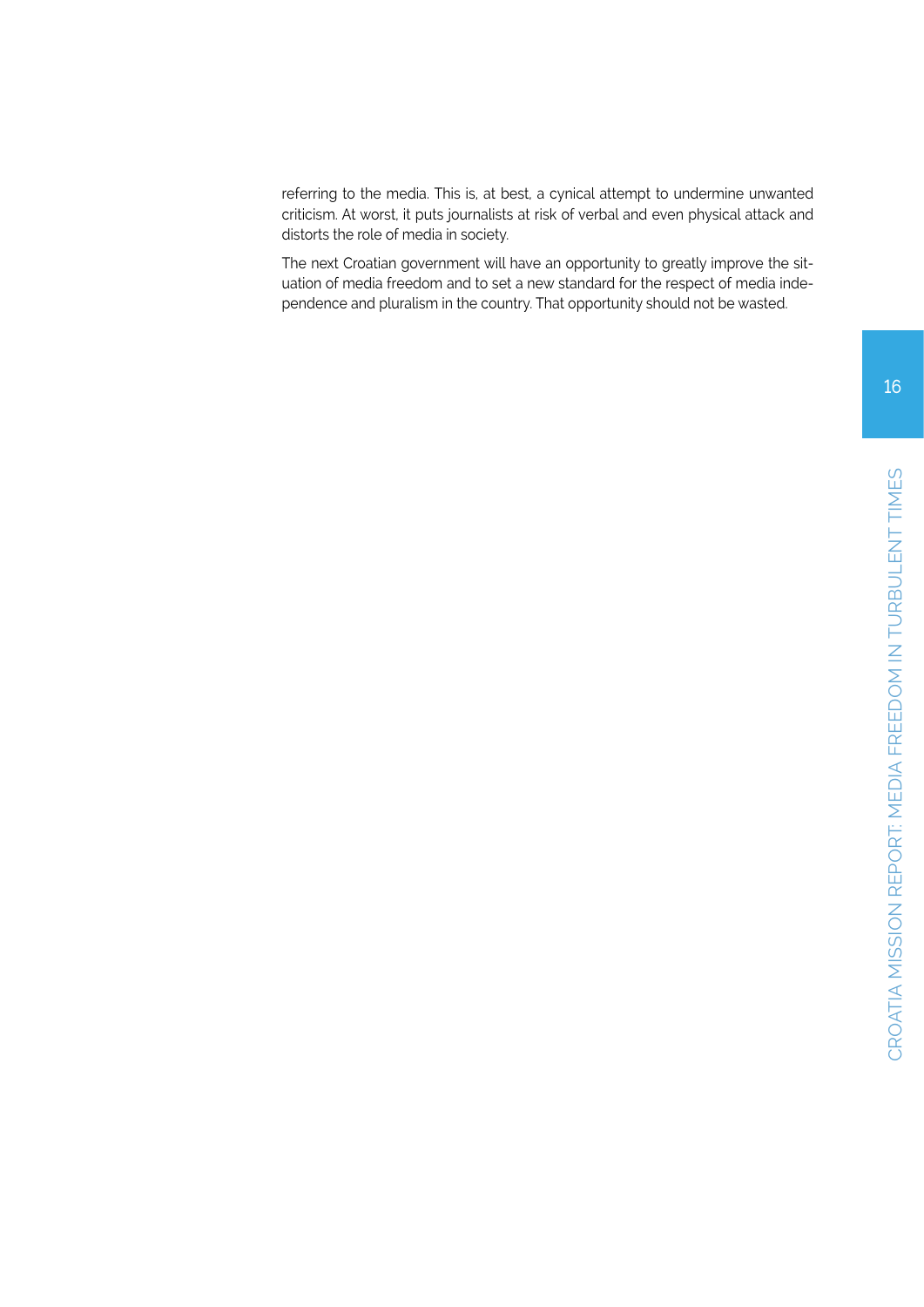# **RECOMMENDATIONS**

#### To the Croatian government and Croatian political parties:

- Political parties of all stripes should refrain from interfering with the editorial affairs of the public broadcaster HRT.
- The next government should reform the legislation governing HRT so as to guarantee the station's independence. Notably, this process should include changing the method of appointing the HRT director general and other HRT governing structures in line with European standards on public broadcasting.
- Lawmakers should include HRT's own journalists in debates around a new HRT law, and should increase the role of those journalists, civil society and consumers in the selection of HRT's management.
- The next government should take steps to guarantee the independence of the electronic media regulator EMC, including by amending the appointment process of EMC's members.
- Politicians from all parties must refrain from participating in, supporting or being perceived as supporting smear campaigns or hateful rhetoric against journalists and media regulatory bodies; Politicians must condemn such campaigns and rhetoric when they occur.
- Authorities must conduct comprehensive investigations into all physical attacks on journalists as well as threats made against journalists online or offline and hold those responsible accountable.
- Politicians from all parties must publicly condemn acts or threats of violence against journalists as unacceptable in a free and democratic society.
- The Croatian Parliament should fully repeal Article 148 of the Criminal Code on 'shaming', and should also repeal Arts. 147, 149, 349 and 356.
- In the interests of media pluralism and the promotion of quality, independent media, the next Croatian government should resume the work on its media strategy through the "Fund for the Promotion of Pluralism and Diversity of Electronic Media" and consider reinstating funding schemes for non-profit media. It should also reinstate any funding for minority-language media that has been cut.
- Legal provisions providing for transparency of media ownership should be updated to ensure a sufficient framework for monitoring and compliance.

#### To the public broadcaster HRT:

- HRT management and journalists should strive to produce fair and balanced coverage of the September 2016 parliamentary elections.
- HRT management and journalists should act in the long-term best interest of the broadcaster and show solidarity in rejecting interference by political parties of all stripes.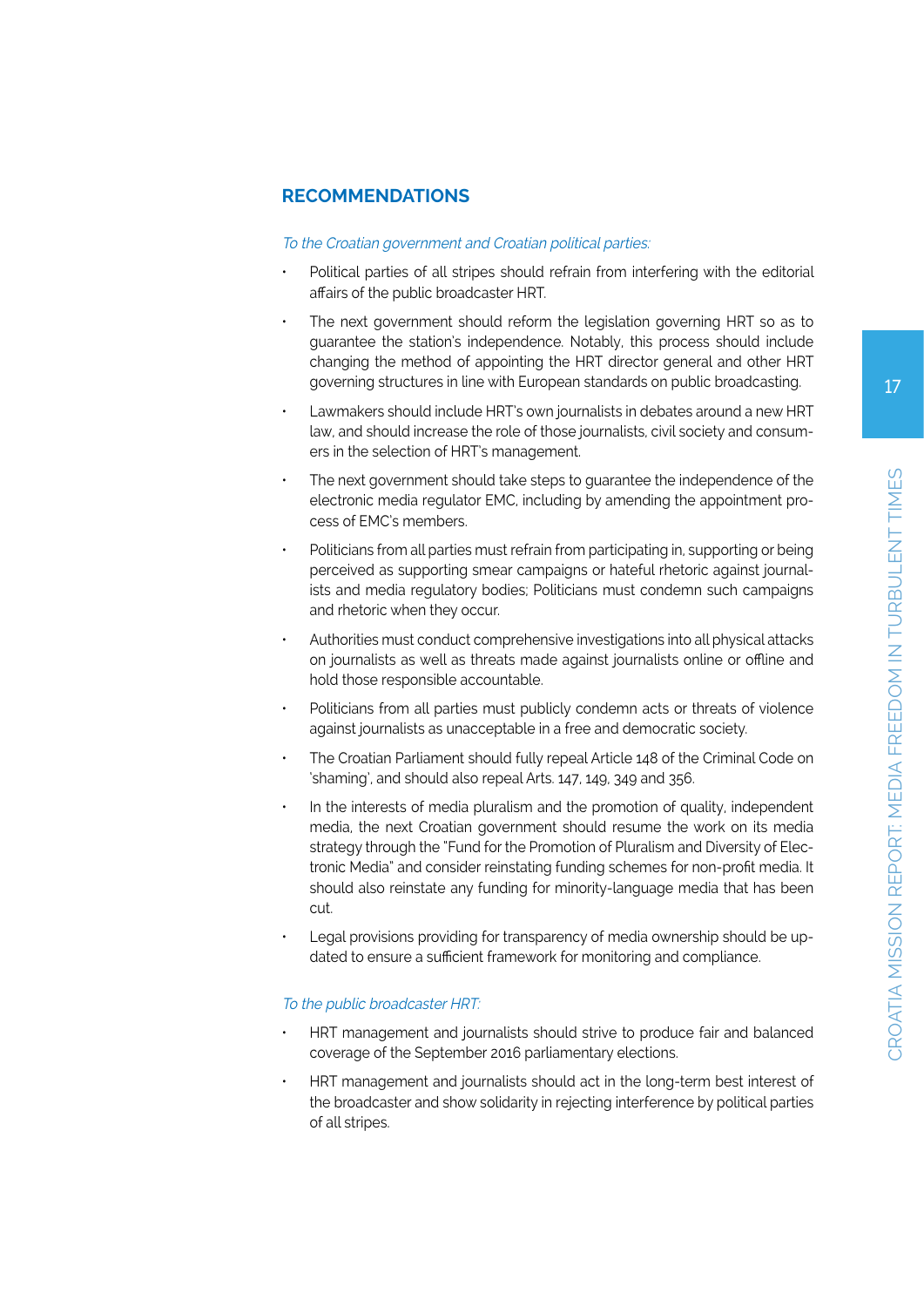• HRT should consider the creation of an internal council to serve as a watchdog over HRT's independence, along the model of the Reporters' Council (Consejo de informativos) at the Spanish broadcaster RTVE.

#### To Croatian journalist organisations:

- Journalist organisations (associations and unions) should refrain from political activism and should uphold standards of professionalism and collegiality in their public activities.
- Journalist organisations should seek to forge solidarity in the profession, maintaining a common front on issues affecting media freedom and independence and rejecting all forms of political interference in editorial affairs.
- Journalist organisations should continue to systematically monitor threats to media freedom and media independence.
- Journalist organisations should stress the importance of professionalism in the media and support journalism training programmes as well as media literacy programmes for the public.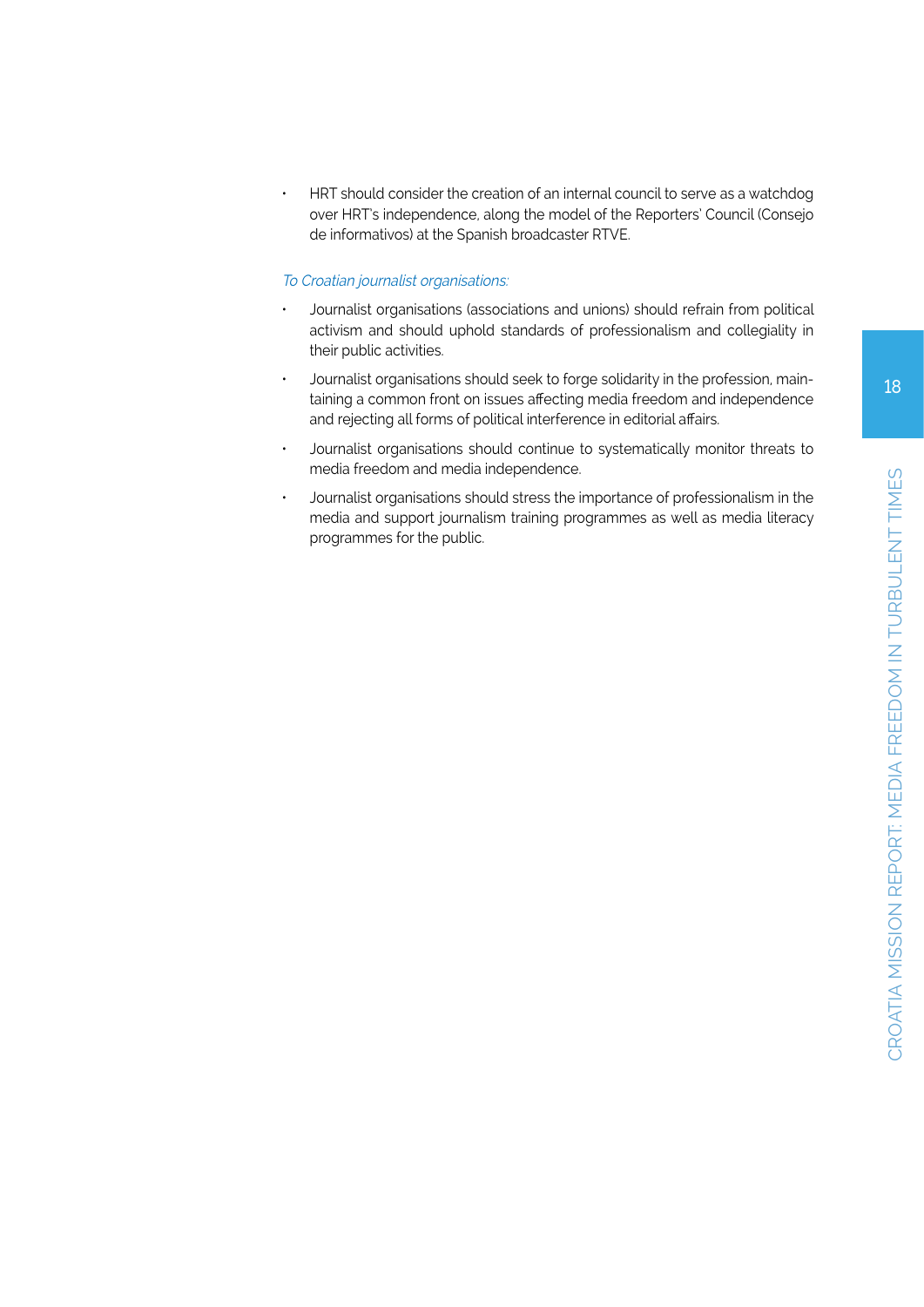

**Mission in Croatia morning meeting with Austrian Ambassador in Croatia Andreas Wiedenhoff**



**Katja Kušec, President Hrvatski novinari i publicisti (HNIP) and editor HRT**



**Meeting with Vladimir Milinović (Direktno.hr, Zagreb) and Denis Avdagić (Institut novih medijskih strategija, Zagreb)**



Meeting with Mirjana Rakić (Electronic Media Council), Vesna Roller (Electronic Media Council) and Slavica Lukić (Jutarnji list)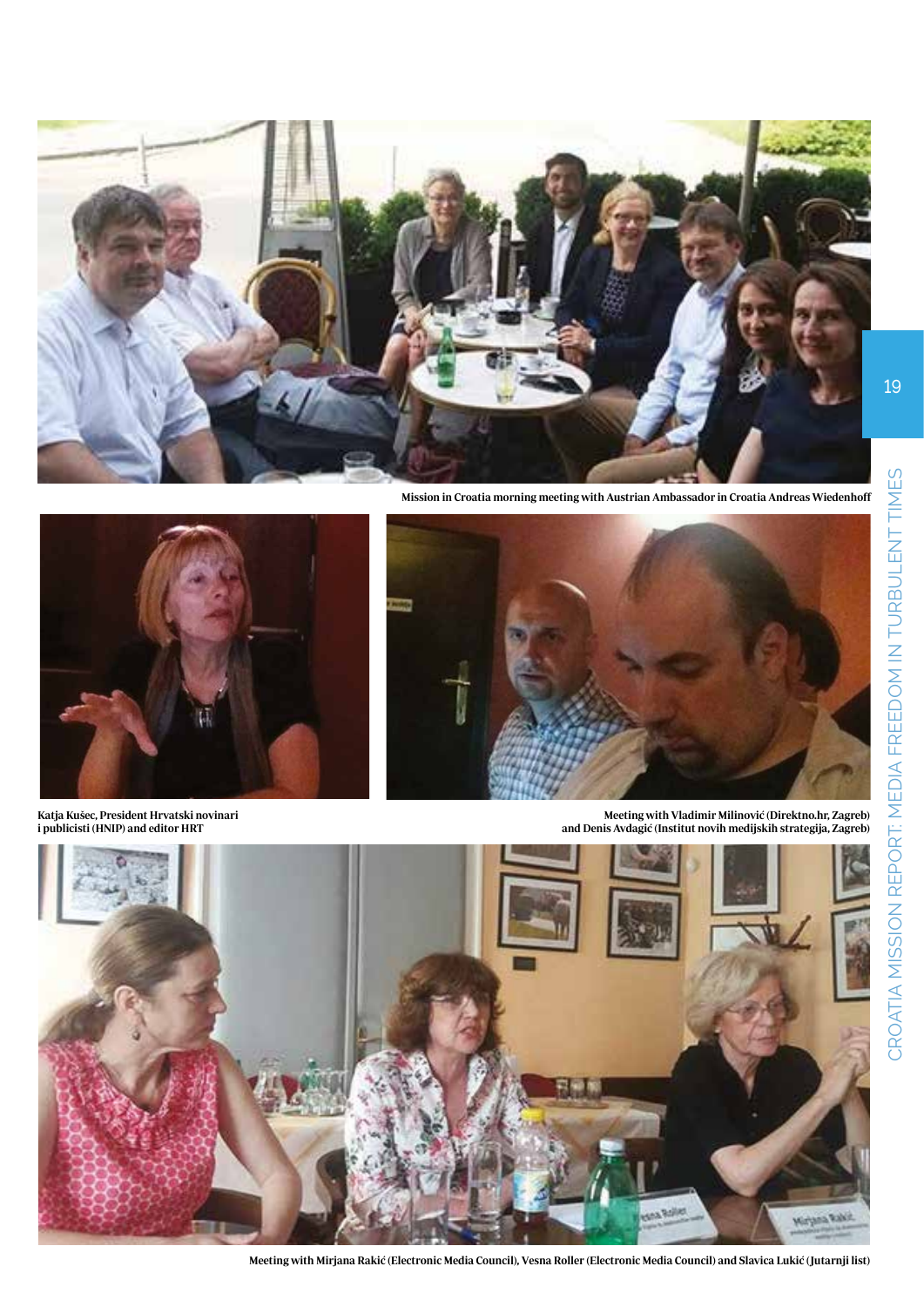

**Saša Milošević, Serb National Council (right) and Saša Leković HND president**







**Mission Croatia meeting with RTL Hrvatska team Henning Tewes (CEO) and Ivan Lovreček, (deputy CEO)**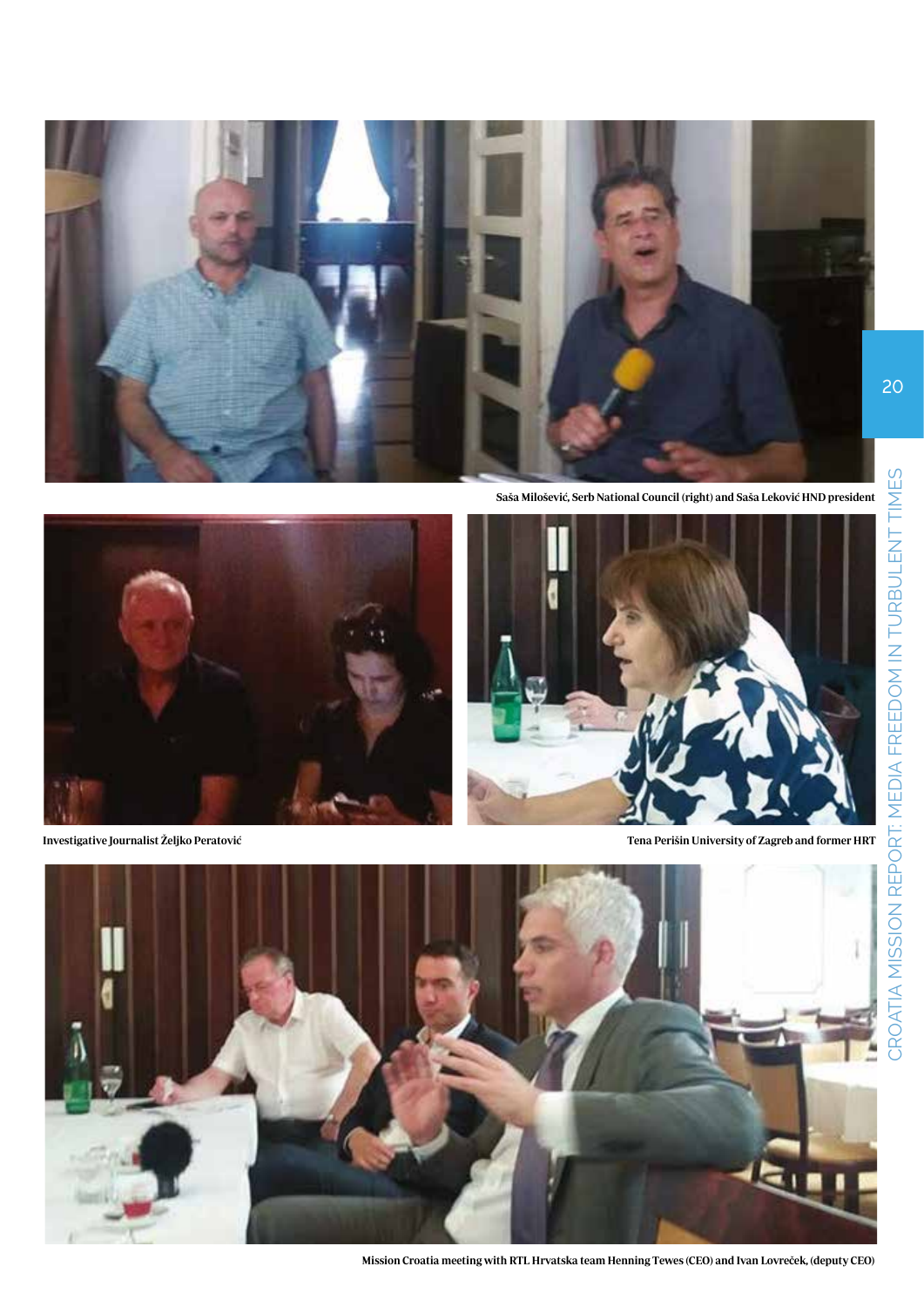![](_page_20_Picture_0.jpeg)

Dražen Miočić v. d. ravnatelja Programa HRT-a and Marija Nemčić Odjel za međunarodne odnose i voditeljica velikih projekata Hrvatske radiotelevizije

![](_page_20_Picture_2.jpeg)

![](_page_20_Picture_3.jpeg)

**Damir Hainski (HINA news agency) and Vladimir Lulić (HND)**

![](_page_20_Picture_5.jpeg)

**Ljubica Letinić HRT, Jelena Berković, GONG, Sanja Mikleušević Pavić, HRT**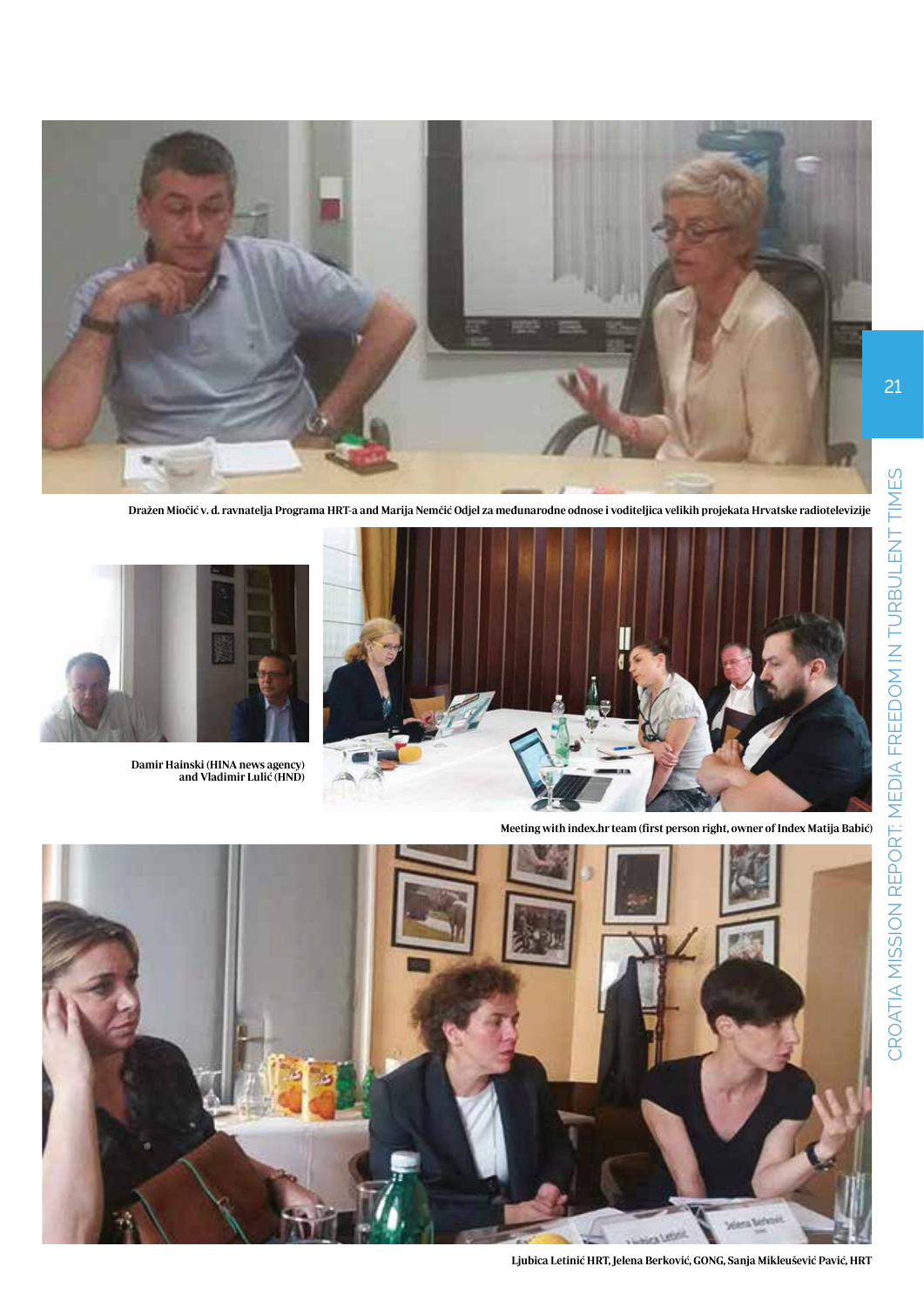# **Annex I:**

#### List of HRT editors and journalists reassigned in Spring 2016 (source: HND)

#### KEY: NAME OF PERSON REASSIGNED, title (title in Croatian)

- 1. GORAN RADMAN, director general (Glavni ravnatelj) removed by Parliament
- 2. SAŠA RUNJIĆ, acting programme director (v.d. ravnatelja Poslovne jedinice Program)
- 3. MARIJA NEMČIĆ, acting production director (v.d ravnatelja Poslovne jedinice Produkcija)
- 4. DUŠAN ZIMONJA, acting director, Technology Department (v.d ravnatelja Poslovne jedinice Tehnologije)
- 5. BORIS SRUK, acting director, Business Department (v.d ravnatelja Poslovne jedinice Poslovanja)
- 6. IGOR TOMLJANOVIĆ, acting editor-in-chief, HRT1 (v.d. glavnog urednika HTV1)
- 7. VESNA KARUZA, acting editor-in-chief, HRT2 (v.d. glavnog urednika HTV2)
- 8. DEAN ŠOŠA, acting editor-in-chief, HRT3 (v.d. glavnog urednika HTV3)
- 9. SANJA GVOZDANOVIĆ, acting editor-in-chief, HRT4 (v.d. glavnog urednika HTV1)
- 10. LAMIJA ALEČKOVIĆ, acting director. News Media Service (v.d rukovoditelja IMS-a)
- 11. DRAGAN NIKOLIĆ, media content editor (urednik medijskih sadržaja)
- 12. IVA REPAČ, acting head of news planning and gathering (v.d rukovoditelja deska planiranja i prikupljanja)
- 13. ELIANA ČANDRLIĆ, economy editor, News Media Service (urednica gospodarske redakcije IMS-a)
- 14. SAŠA PAVKOVIĆ, Zagreb bureau editor (urednik Zagrebačke redakcije)
- 15. TAMARA DŽEBIĆ ŠALJAN, culture editor (urednica redakcije kulture)
- 16. PETRA PAJDAKOVIĆ ŠEBEK, head of web and teletext (voditelj redakcije WEB i teletekst)
- 17. HRVOJE ZOVKO, national affairs editor (urednik redakcije Unutarnje politike)
- 18. PETRA NEUNER, editor, "Dnevnik" news programme (urednica Dnevnika)
- 19. TATJANA MUNIŽABA, editor, "Dnevnik" news programme (urednica Dnevnika)
- 20. SANJA MIKLEUŠEVIĆ PAVIĆ, editor and anchor,"Dnevnik" news programme (urednica i voditeljica Dnevnika)
- 21. ĐURICA DROBAC, editor and anchor, "Dnevnik" news programme (urednik i voditelj Dnevnika)
- 22. TINA ŠIMURINA, editor and anchor, "Dnevnik" news programme (urednica i voditeljica Dnevnika)
- 23. STIPE ALFIER, editor and anchor, "Dnevnik" news programme (urednik i voditelj Dnevnika)
- 24. ZDRAVKO KLEVA, editor and anchor, "Dnevnik" news programme
- 25. OLIVER DRAŽIĆ, executive editor, "Dnevnik" news programme (Izvršni urednik Dnevnika)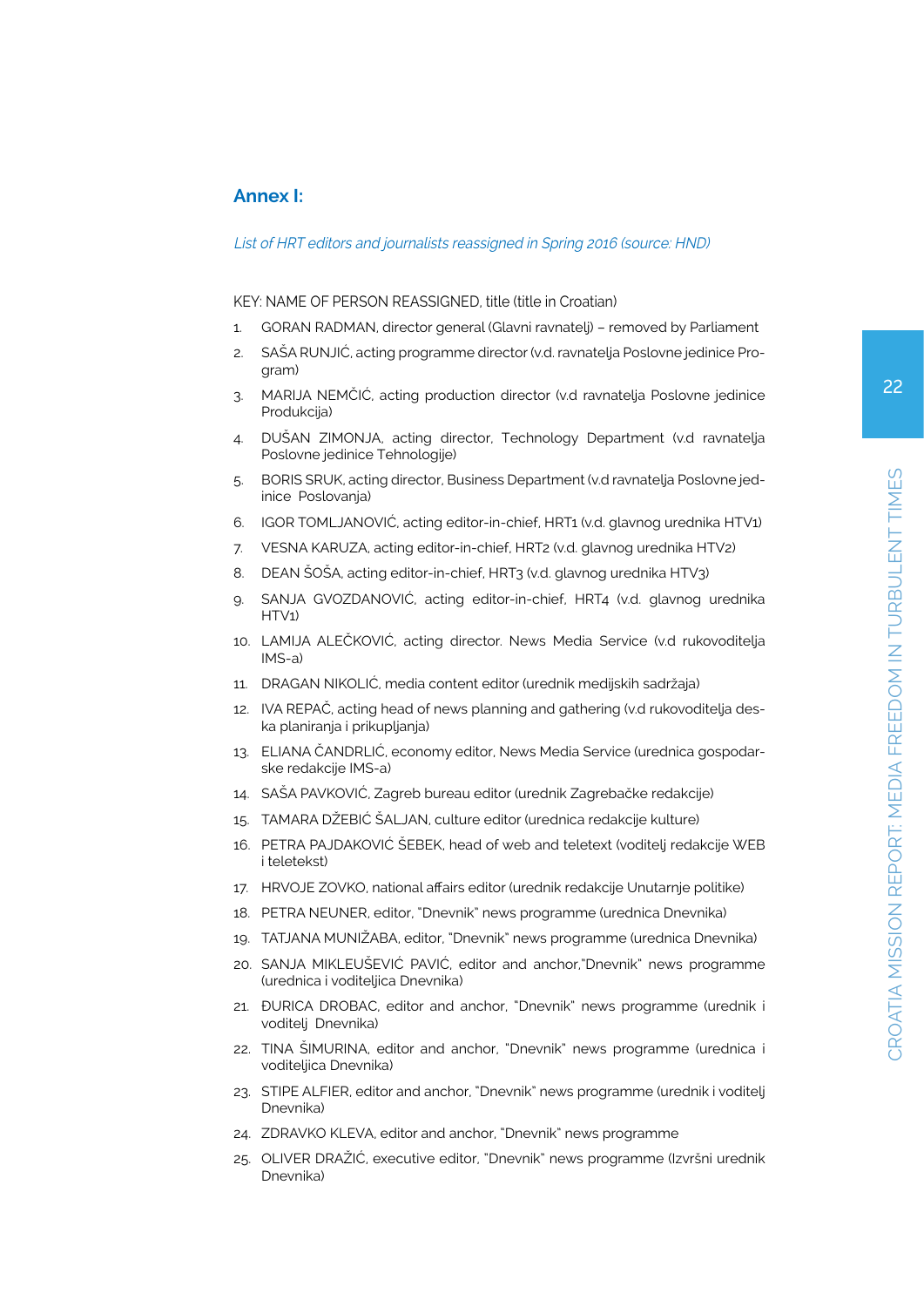- 26. MAJA KUBIK, head of news (urednica Deska)
- 27. VESNA KOLMANIĆ, head of news (urednica Deska)
- 28. SUZANA WOLF PENDIĆ, head of news (urednica Deska)
- 29. ANDREA OREČ, head of üperational planning (voditeljica operativnog planiranja)
- 30. MAJA SEVER/PETAR VLAHOV, editor, Croatia Live programme (urednica redakcije Hrvatska uživo)
- 31. TOMISLAV ŠPOLJAR, head of Super Desk project (voditelj projekta Super Desk)
- 32. ANDRIJANA ŠEŠO, editor, morning programme "Good Morning Croatia" (urednik redakcije "Dobro Jutro, Hrvatska")
- 33. ROBERT FERLIN, host, morning programme "Good Morning Croatia" (voditelj "Dobro Jutro, Hrvatska")
- 34. FRANO RIDJAN, host, morning programme "Good Morning Croatia" (voditelj "Dobro Jutro, Hrvatska")
- 35. SANJA DOLEŽAL, host, morning programme "Good Morning Croatia" (voditelj "Dobro Jutro, Hrvatska")
- 36. IVANKA LUČEV, acting director, HTV Bureau Network (v.d rukovoditelja Radne jedinice HRT-ovi centri)
- 37. KORALJKA PLAŠĆAR, acting director, Human Resources Unit (v.d rukovoditelja Radne jedinice Ljudski potencijali)
- 38. MARTINA NOVAK VUKUŠA, acting director, Legal Affairs Unit (v.d rukovoditelja Radne jedinice Pravni poslovi)
- 39. EDI ŠKOVRLJ, head, Zadar RTV Bureau (rukovoditelj RTV Centra Zadar)
- 40. RENATA OSTOVIĆ, head, Osijek RTV Bureau (rukovoditelj RTV Centra Osijek)
- 41. EDI KIŠIĆ, head, Rijeka RTV Bureau (rukovoditelj RTV Centra Rijeka)
- 42. SANJIN BERC, head, Pula RTV Bureau (rukovoditelj RTV Centra Pula
- 43. DAVOR MARIĆ, head, Split RTV Bureau (rukovoditelj RTV Centra Split)
- 44. RAHELA ŠTEFANOVIĆ, assistant to the editor-in-chief, HTV2 (pomoćnica glavne urednice HTV 2)
- 45. MIRNA ZIDARIĆ, sports editor and anchor, "Dnevnik" news programme (urednica i voditeljica sporta, Dnevnik)
- 46. DANIELA DRAŠTATA, Department for National Minorities, Civil Society and Diaspora (Odsjek za nacionalne manjine, civilno društvo i iseljeništvo)
- 47. RAJKA RUSAN, acting editor-in-chief, HR3 (v.d glavnog urednika HR3)
- 48. IVANKA ZORIĆ, acting editor-in-chief, Radio Sljeme (v.d.glavnog urednika Radio Sljeme)
- 49. IVICA RUŽIČIĆ, deputy national affairs editor, radio programme (zamjenik urednika unutarnje politike na radiju)
- 50. SINIŠA GALAR, head, Recording and Editing Department (voditelj Odjela snimatelji i montažeri)
- 51. MILE BOBAN, assistant to acting director, Technology Unit (pomoćnik v.d ravnatelja PJ Tehnologija)
- 52. VEDRAN VUKAŠINOVIĆ, acting director, Design and Set Unit (v.d rukovoditelja RJ Dizajn i scenografija)
- 53. ŽELJKO ROGOŠIĆ, assistant to the acting director, Programme Unit (pomoćnik v.d ravnatelja Poslovne jedinice Program)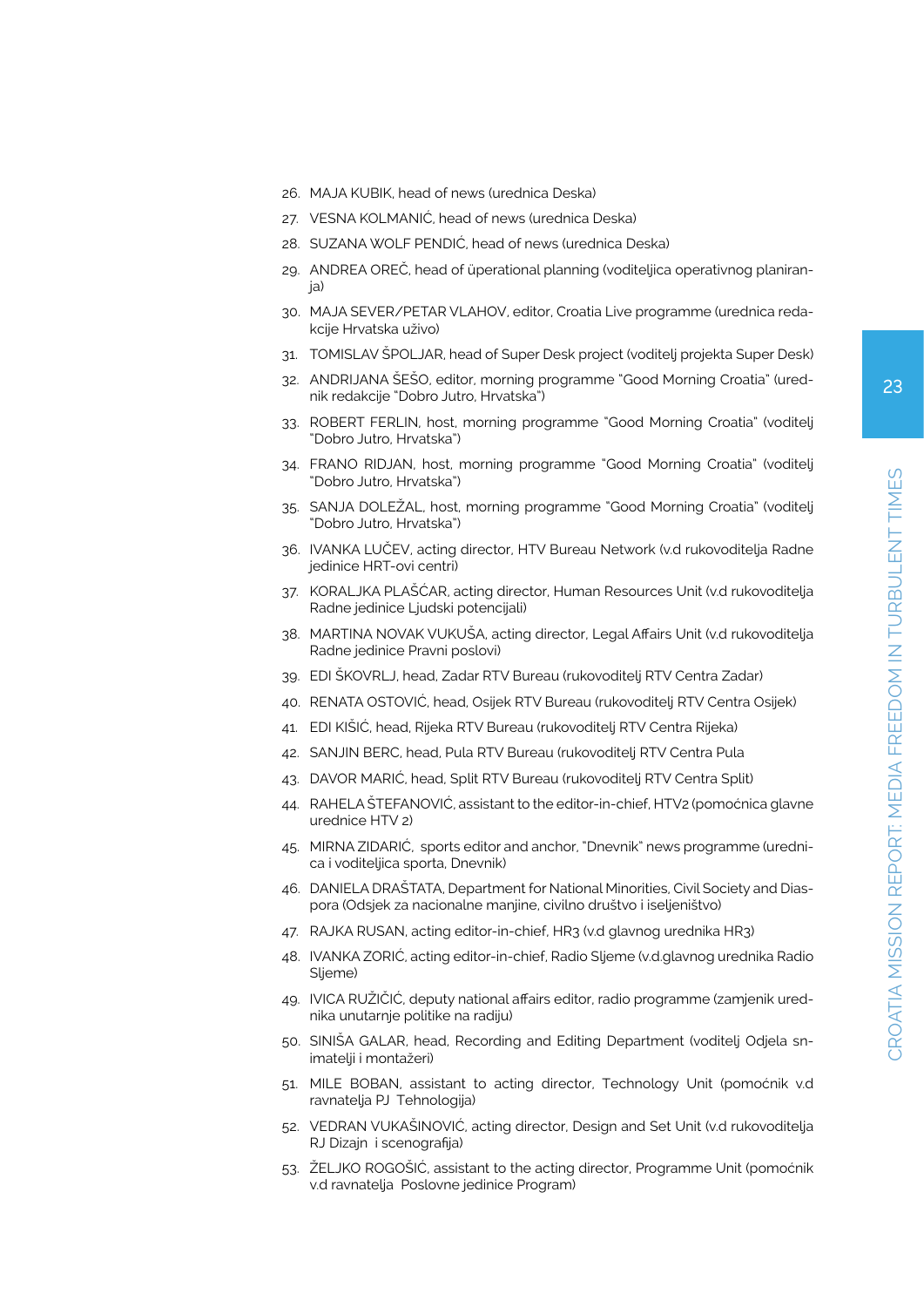- 54. ZORAN MIHAJLOVIĆ, production assistant, Production Unit (pomoćnik za produkcijske službe, PJ Produkcija)
- 55. JULIJA FILAKOVITCS, programme assistant, Production Unit (Pomoćnica za program Hrvatske televizije, PJ Produkcija)
- 56. JASMINA BOŽINOVSKI ŽIVALJ, acting head, Production Unit (v.d. rukovoditelja RJ Produkcijski odjeli Radne jedinice Produkcijski odjeli)
- 57. DARIO ŠPELIĆ, head, Education and Science Department (rukovoditelj Odjela obrazovanje i znanost)
- 58. JELENA MILOŠEVIĆ, head, Youth and Children Department (rukovoditeljica Odjela Djeca i mladi)
- 59. VLATKA KOLAROVIĆ, head, Culture, Art and Religion Department (rukovoditeljica odjela Kultura, umjetnost i religija)
- 60. ŽELJKO MESAR, head, Music Production Department (rukovoditelj Odjela Glazbena produkcija)
- 61. NANA ŠOJLEV, head, Entertainment Department (rukovoditeljica Odjela Zabava)
- 62. PETAR KREŠIMIR PERAS, executive producer, Music Production Department (Izvršni producent odjela Glazbena produkcija)
- 63. MARIJA KOSOR, executive producer, Documentary Production Department (Izvršna producentica odjela Dokumentarna produkcija)
- 64. MILJENKO BUKOVČAN, head, Directing, Producing and Video Editing Department (Odjela redatelji, realizatori i mikseri slike)
- 65. DANKO VOLARIĆ, acting head, production team (v.d rukovoditelja RJ Produkcijsko osoblje)
- 66. NIKOLINA BUJIĆ, acting head, Business Logistics (v.d rukovoditelja RJ Poslovna logistika)
- 67. DARIJA MARJANOVIĆ, acting editor-in-chief, "Voice of Croatia" (v. d. glavnoga urednika Glas Hrvatske)
- 68. BRANIMIRA VOLF MILUNOVIĆ, news editor, HRT4 (urednica Vijesti na HRT4)
- 69. \* SAŠA KOSANOVIĆ, fired (oktaz)
- 70. \* IVICA ŠTORIĆ, freelance cooperation terminated (otkaz vanjske suradnje)
- 71. \* SILVANA MENĐUŠIĆ, freelance cooperation terminated (otkaz vanjske suradnje)
- 72. \* IVAN ŽAKNIĆ, executive editor, news programme, HRT1 requested release due to inability to work (izvršni urednik informativnih sadržaja HR1, zatražio razrješenje zbog nemogućnosti rada)

<sup>\*</sup> other outcome than reassignment